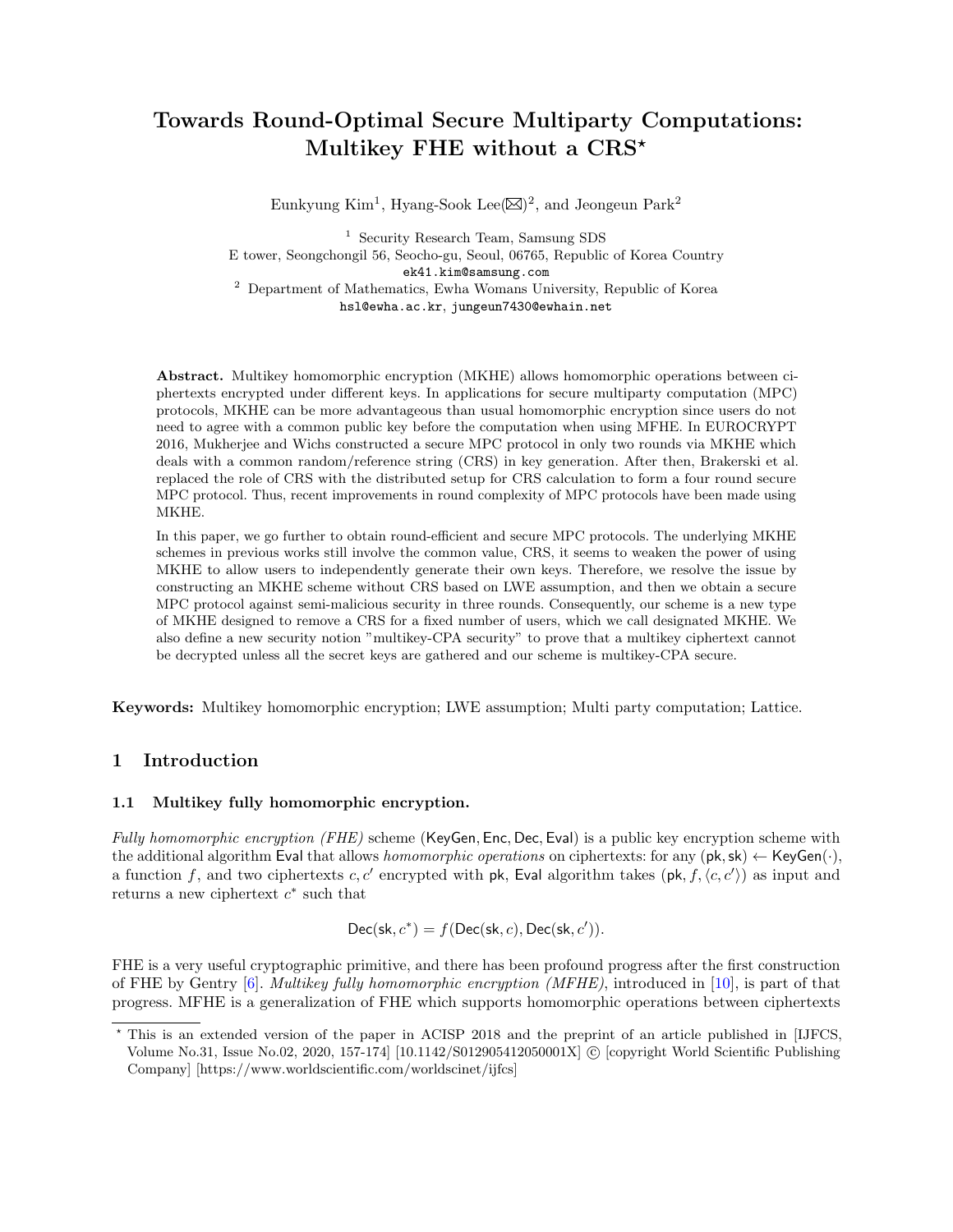encrypted with *different* keys: with abbreviated notation, Eval algorithm of an MFHE scheme takes  $c$  and  $c'$ encrypted with pk and pk', respectively, and then returns a new ciphertext  $c^*$  such that<sup>[3](#page-1-0)</sup>

$$
\mathsf{Dec}(\langle \mathsf{sk}, \mathsf{sk}' \rangle, c^*) = f(\mathsf{Dec}(\mathsf{sk}, c), \mathsf{Dec}(\mathsf{sk}', c'))
$$

MFHE can be applied to construct *secure multiparty computation (MPC)* protocols, which is our main concern.

#### 1.2 Secure multiparty computation via MFHE.

Secure multiparty computation (MPC) can be very helpful for those who want to evaluate a function on their personal data in cooperation with untrusted parties. More specifically, suppose that N parties hold the private input  $x_1, \dots, x_N$ , respectively, and that they do not believe one another at all but must evaluate a function f. Then secure MPC protocol allows the parties to compute  $f(x_1, \dots, x_N)$  without disclosing their secret inputs to other users. Secure computation was initially studied by Yao [\[15\]](#page-13-0) in 1982 as secure two-party computation, which later was generalized to the multi-party by Goldreic, Micali and Wigderson [\[8\]](#page-12-2).

MPC protocols can be realized by MFHE schemes easily: each user encrypts the data  $x_i$  with its own public key  $\mathsf{pk}_i$ , and sends the ciphertext  $c_i \leftarrow \mathsf{Enc}(\mathsf{pk}_i, x_i)$  to other users. On receiving all the public keys  $\mathsf{pk}_1, \cdots, \mathsf{pk}_N$ and all the ciphertexts  $c_1, \dots, c_N$ , users run Eval algorithm of MFHE with inputs  $(\{\mathsf{pk}_i\}_{i\in[N]}, \{c_i\}_{i\in[N]}, f)$ to obtain a new ciphertext  $c^*$  which encrypts the function value  $f(x_1, \dots, x_N)$ . A distributed decryption protocol [\[13\]](#page-13-1)(which only takes 1 round) is also needed to decrypt the function value at the end of the MPC protocol. These MPC protocols are not only secure by MFHE, but also highly efficient in terms of round complexity: Mukherjee and Wichs [\[13\]](#page-13-1) constructed an MFHE scheme based on LWE which simplified the scheme of Clear and McGoldrick [\[4\]](#page-12-3) to obtain a MPC protocol in only two rounds with a common random/reference string (CRS). They also achieved semi-malicious security for their MPC protocol based on LWE assumption, and fully-malicious security with additional NIZK. And then, Brakerski et al. [\[3\]](#page-12-4) replaced the CRS in their MFHE scheme with a distributed setup for deriving the CRS, and obtained a three round semi-mailiciously secure MPC protocol and a four round fully-maliciously secure MPC protocol.

However, since these protocols are constructed from their MFHE schemes associated with the CRS, either a trusted setup in which all parties get access to the same string CRS (see [\[13\]](#page-13-1)), or a complex setup for generating the CRS that adds one more round in the protocol (see [\[3\]](#page-12-4)) is needed. This may weaken the power of using MFHE. Therefore, in order to get a secure MPC protocol which is also simple and round-efficient, it is important to construct an MFHE scheme without CRS.

#### 1.3 Previous Work.

Let us briefly review the MFHE scheme by Mukherjee and Wichs [\[13\]](#page-13-1) with N parties. Given a common random public matrix  $\mathbf{B} \in \mathbb{Z}_q^{(n-1)\times m}$  as a CRS (m and n will be specified later), for  $i \in [N]$ , i-th party  $P_i$ generates a key pair  $(\mathsf{pk}_i, \mathsf{sk}_i) = (\mathbf{A}_i, \mathbf{t}_i)$  where  $\mathbf{A}_i = (\mathbf{B}, \mathbf{b}_i)^T \in \mathbb{Z}_q^{n \times m}$ ,  $\mathbf{t}_i \in \mathbb{Z}_q^n$  and  $\mathbf{t}_i \mathbf{A}_i \approx_q \mathbf{0}$  (i.e.  $\mathbf{t}_i \mathbf{A}_i - \mathbf{0}$ is short in  $\mathbb{Z}_q^m$ ). Define the *multi-secret key*  $\hat{\mathbf{t}} = (\mathbf{t}_1, \cdots, \mathbf{t}_N) \in \mathbb{Z}_q^{nN}$  which is required for the semantic security. Then a valid *multikey ciphertext* of a bit  $\mu \in \{0,1\}$ , which requires all the secret keys  $\mathsf{sk}_1, \cdots, \mathsf{sk}_N$  to decrypt, is a matrix  $\hat{\mathbf{C}}_i \in \mathbb{Z}_q^{n \times m \times m \times m}$  such that  $\hat{\mathbf{t}} \hat{\mathbf{C}}_i \approx_q \mu \hat{\mathbf{t}} \hat{\mathbf{G}}$  (i.e.  $\hat{\mathbf{t}} \hat{\mathbf{C}}_i - \mu \hat{\mathbf{t}} \hat{\mathbf{G}}$  is short in  $\mathbb{Z}_q^{m \times n}$ ) where  $\mathbf{G} \in \mathbb{Z}_q^{n \times m}$  is a fixed public matrix and  $\hat{\mathbf{G}} = diag(\mathbf{G}, \dots, \mathbf{G}) \in \mathbb{Z}_q^{nN \times mN}$  is an expanded matrix having the matrix  $\mathbf{G}$  as diagonal components. To do this, they built a polynomial time algorithm GSW.Lcomb (see Property 5.3 in [\[13\]](#page-13-1)) that links  $\mathsf{pk}_i = \mathbf{A}_i$  and  $\mathsf{sk}_j = \mathsf{t}_j$  for  $i \neq j$  which is possible thanks to the CRS matrix **B**. Then the multikey ciphertext  $\hat{C}_i$  is obtained from a *single-key ciphertext*  $C_i$ , which can be decrypted by all parties' secret keys. Then they use the MFHE scheme to construct a two round MPC protocol which is secure in the fully-malicious model. See [\[13\]](#page-13-1) for details.

<span id="page-1-0"></span><sup>&</sup>lt;sup>3</sup> Both of secret keys sk and sk<sup>'</sup> are needed to decrypt the multikey ciphertext  $c^*$  for the semantic security.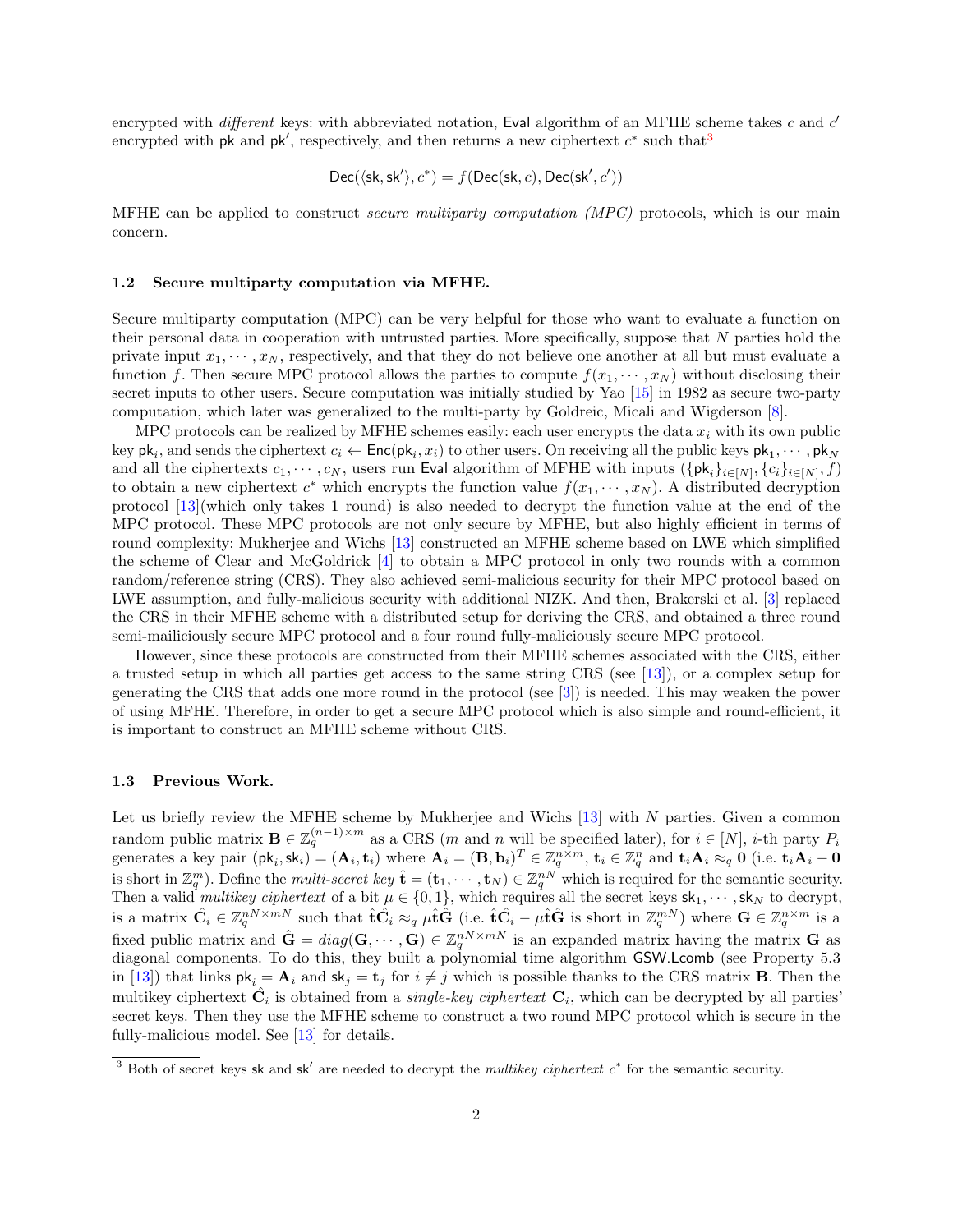#### 1.4 Our contribution.

In this work, we define a MFHE without CRS. With our scheme, it is easy to convert single key GSW encryption to multikey encryption using only LinkAlgo algorithm with other parties' public keys. Then we can do homomorphic operations among joint parties. We also give an important stepping stone to get a simple and round-efficient MPC protocol. Namely, we construct a three round MPC protocol, which is secure in the semi-malicious model, without a CRS from our scheme that uses neither a CRS nor a complex setup for inducing a CRS. These results are interesting mainly for two reasons. (i) A MPC protocol without a CRS means that no longer a trusted setup (for example, banks, or any certificate authorities) for distributing the CRS is needed, and this fits the recent trends in cryptography such as the famous digital currency Bitcoin. (ii) MFHE can be applied to the round efficient MPC protocol in such scenario:

– Once parties register their public keys in the reusable PKI(Public Key Infrastructure) or a cloud where a polynomial number of parties just publish their public keys and reuse them, they do 2- round MPC protocol among all parties.

There is a 2 round semi malicious secure MPC protocol without CRS assuming the existence of two round oblicious transfer(OT) [\[5\]](#page-12-5), however we do not use OT and in the above scenario, we can get a 2 round semimalicious secure MPC protocol without CRS.

To do this, we generalize setup, and key generation phases of the MFHE scheme by Mukherjee and Wichs [\[13\]](#page-13-1) to construct a modified MFHE scheme without a CRS. In our scheme, "no CRS" means that parameters from setup phase do not include any randomness. In detail,  $P_i$  freely generates its key pair  $(\mathsf{pk}_i, \mathsf{sk}_i) = (\mathbf{A}_i, \mathbf{t}_i)$  by choosing its own random matrix  $\mathbf{B}_i \in \mathbb{Z}_q^{(n-1)\times m}$ , instead of the CRS matrix **B**. Namely, we have  $\mathsf{pk}_i = \mathbf{A}_i = (\mathbf{B}_i, \mathbf{b}_i)^T \in \mathbb{Z}_q^{n \times m}$ . Since  $\mathsf{pk}_i$ 's no longer contain the common matrix **B**, we cannot apply GSW.Lcomb algorithm directly to link  $pk_i = A_i$  and  $sk_j = t_j$  for  $i \neq j$ . Instead, we give a polynomial time algorithm LinkAlgo that generalizes GSW.Lcomb algorithm. Then we use LinkAlgo algorithm to transform a single-key ciphertext  $C_i$  into a multikey ciphertext  $\hat{C}_i$  as in [\[13\]](#page-13-1). Moreover, Since our single key encryption step is independent of the LinkAlgo algorithm, one can use our scheme for single key FHE and then just expand it naturally with multi parties if she wants to use it for MFHE or MPC.

We extend the previous version(an MFHE scheme) which was a proceeding paper [\[9\]](#page-12-6). Here, we modify the previous scheme a bit(ciphertext expansion procedure) to be more secure adding a new security notion. It is reasonable to think that a multikey ciphertext cannot be decrypted unless all the secret keys are gathered, so we introduce a new security notion called multikey-CPA security and prove the security of our scheme. To do this, we set security parameters of our scheme to satisfy GSW FHE scheme and Regev-LWE symmetric key encryption scheme at the same time. We prove the security by describing a multikey-IND-CPA game to show that the advantage of adversary who distinguishes our MFHE multikey ciphertext is as same as the advantage of the distinguisher of Regev-LWE ciphertext. Since Regev-LWE is semantically secure under certain parameters based on LWE assumption, there is no PPT adversary who distinguishes our multikey ciphertext.

#### 1.5 Overview of Our scheme

We now describe our scheme as a simple example for better understanding. Let us assume that there are two parties. We can extend everything for any polynomial number of parties.

Each party (say  $P_1, P_2$ ) generates GSW key pairs independently, say  $(\mathsf{sk}_1, \mathsf{pk}_1), (\mathsf{sk}_2, \mathsf{pk}_2)$  respectively, from GSW .KeyGen without any common public parameter. Then each publishes its public key. Now we only focus on what  $P_1$  does from now on. For the encryption,  $P_1$  runs GSW. Enc to encrypt its own message  $\mu_1$  under  $pk<sub>1</sub>$  then expands it with  $pk<sub>2</sub>$  and its own randomness, one of which is the one used in GSW. Enc. In this multikey expansion step,  $P_1$  runs LinkAlgo algorithm twice(the number of parties) to create matrices  $\mathbf{X}_1^j$ ,  $\bar{\mathbf{X}}_1^2$ using  $\mathsf{pk}_1, \mathsf{pk}_2$ , where  $j \in [2]$ ,  $\mathsf{sk}_1 \mathbf{X}_1^1 \approx_q 0$ ,  $\mathsf{sk}_2(\mathbf{C}_1 - \mathbf{X}_1^2) \approx_q \mu_1 \mathbf{G}$ , and  $\mathsf{sk}_2 \mathbf{X}_1^2 \approx_q 0$ . Then it chooses a matrix Q at random and set a matrix  $Q_2$  such that  $sk_2 Q_2 \approx_q sk_1 Q$ . Therefore, the final multikey matrix of  $P_1$  is

$$
\hat{\mathbf{C}}_1 = \left(\begin{array}{cc} \mathbf{C}_1^1 & \mathbf{Q} \\ 0 & \mathbf{C}_1^2 \end{array}\right)
$$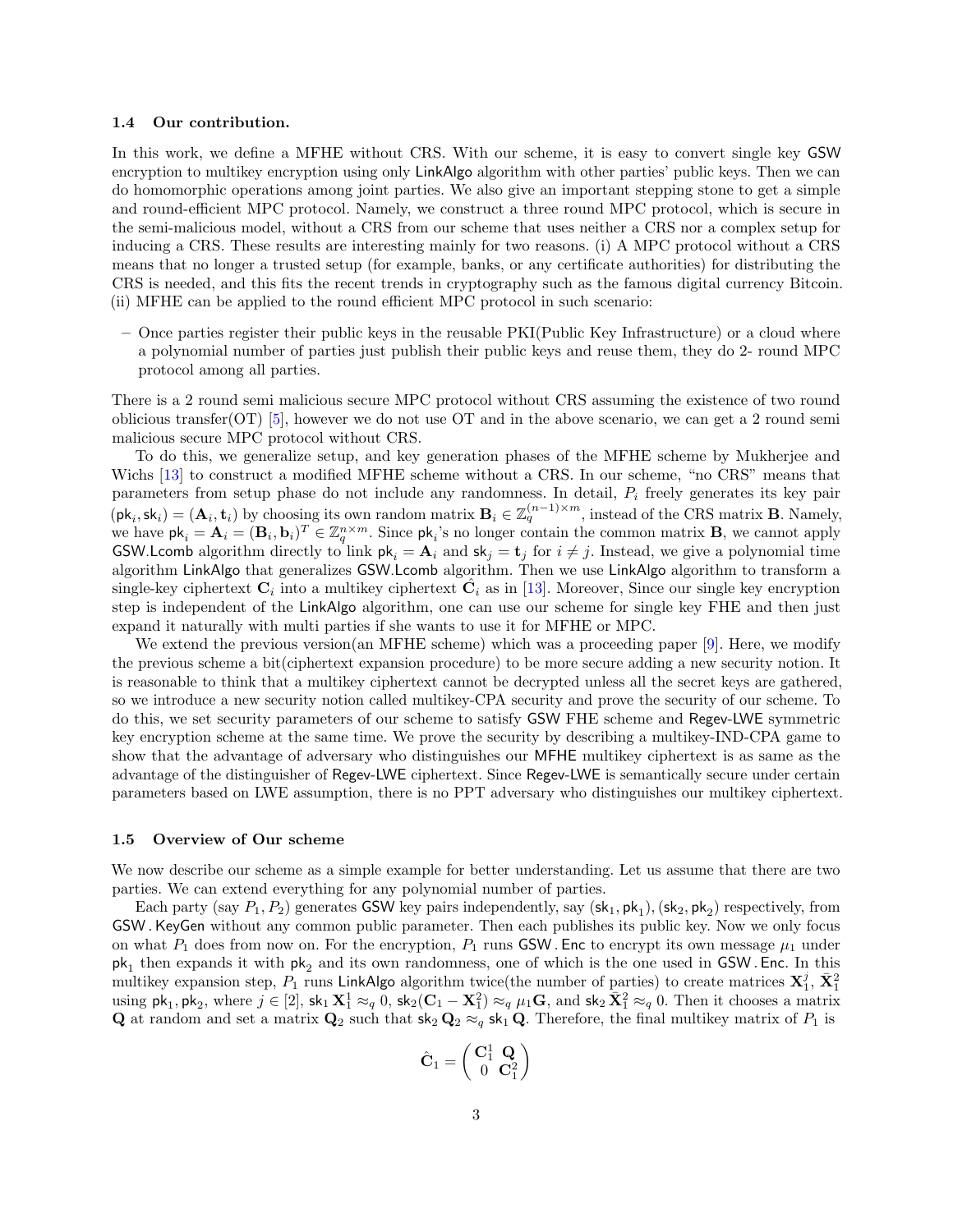, where  $\mathbf{C}_1$  is  $P_1$ 's single key GSW ciphertext,  $\mathbf{C}_1^1 = \mathbf{C}_1 - \mathbf{X}_1^1$  and  $\mathbf{C}_1^2 = \mathbf{C}_1 - \mathbf{X}_1^2 + \bar{\mathbf{X}}_1^2 - \mathbf{Q}_2$ .

 $P_1$  can do homomorphic operations on  $\hat{\mathbf{C}}_1$  and  $P_2$ 's multikey ciphertext over arbitrary function. Then  $P_1$ does threshold decryption procedure of  $[13]$  with  $P_2$  to get a common function value.

#### 1.6 Organization.

In Section [2,](#page-3-0) we introduce notation used throughout the paper, and review important definitions, including the learning with errors (LWE) problem and Multikey fully homomorphic encryption (MFHE) scheme. In Section [3,](#page-5-0) as our first main result, we present LinkAlgo algorithm for transforming a single-key ciphertext to the related multikey ciphertext. Based on the first result, in Section [4,](#page-10-0) we construct an MFHE scheme without a CRS, and obtain a three round MPC protocol that is secure in the semi-malicious model.

## <span id="page-3-0"></span>2 Preliminaries

In this paper, we denote  $\kappa$  the *security parameter*. A function negl( $\kappa$ ) is negligible if for every positive polynomial  $p(\kappa)$  it holds that negl $(\kappa) < \frac{1}{p(\kappa)}$ . We denote  $\mathbb{Z}/q\mathbb{Z}$  as  $\mathbb{Z}_q$  and its elements are integer in the range of  $(-q/2, q/2]$ . Now we define the notation of vectors and matrices. For a vector  $\mathbf{x} = (x_1, x_2, \ldots, x_n) \in \mathbb{Z}^n$ , **x**[i] denotes the *i*-th component scalar. For a matrix  $\mathbf{M} \in \mathbb{Z}^{n \times m}$ ,  $\mathbf{M}[i, j]$  denotes the *i*-th row and the *j*-th column element of M. Also we use the notation  $M_i^{row}$  which is denoted as *i*-th row of M and similarly,  $M_j^{col}$ is denoted as j-th column of M. We use row representation of matrices and define the infinity norm of a vector **x** as  $\|\mathbf{x}\|_{\infty} = max_i(\mathbf{x}[i])$  and that of a matrix **M** is defined as  $max_i(\sum_j \mathbf{M}[i,j])$ . Dot product of two vectors **v**, **w** is denoted by  $\langle$  **v**, **w**  $\rangle$ . We also denote the set  $\{1, \ldots, n\}$  by  $[n]$ .

Let X and Y be two distributions over a finite domain. We write  $X \stackrel{comp}{\approx} Y$  if they are computationally indistinguishable. For an integer bound  $B_{\chi} = B_{\chi}(\kappa)$ , we say that a distribution ensemble  $\chi = \chi(\kappa)$  is  $B_{\chi}$ -bounded if  $Pr_{x \leftarrow \chi(\kappa)}[|x| > B_{\chi}(\kappa)] \leq$  negl( $\kappa$ ). Throughout this paper, we use the notation  $\approx_q$  to emphasize that the two values are almost equal in  $\mathbb{Z}_q$  except for *short* differences.

#### 2.1 The Learning With Errors Problem.

We recall the learning with errors(LWE) problem, a representative hard problem on lattices introduced by Regev [\[14\]](#page-13-2)

**Definition 1.** Let  $\kappa$  be the security parameter,  $n = n(\kappa)$ ,  $q = q(\kappa)$  be integers and let  $\chi = \chi(\kappa)$ , be distributions over Z. Given a matrix  $\mathbf{A} \in \mathbb{Z}_q^{m \times n}$  and a vector  $\mathbf{b} \in \mathbb{Z}_q^n$ , the decisional learning with error(LWE) problem is determining whether **b** has been sampled uniformly at random from  $\mathbb{Z}_q^n$  or **b** = **sA** + **e** for some small random  $\mathbf{s} \in \mathbb{Z}_q^m$  and  $\mathbf{e} \in \chi^n$  for any polynomial  $m = m(\kappa)$ .

The parameter setting for our version of the LWE assumption is that for any polynomial  $p = p(\kappa)$  there is a polynomial  $n = n(\kappa)$ , a modulus  $q = q(\kappa)$  of singly-exponential size, and a  $B_\chi$  bounded distribution  $\chi = \chi(\kappa)$ and  $q \geq 2^p B_\chi$ .

#### 2.2 Classical Multikey Homomorphic Encryption

We introduce classical multikey homomorphic encryption which was firstly defined in [\[11\]](#page-12-7). We denote  $\cal{M}$  by the plaintext space and  $\mathcal C$  by the ciphertext space.

**Definition 2.** A multikey (Leveled) FHE scheme is a tuple of algorithms  $M$ FHE = (Setup, KeyGen, Enc, Eval, Dec) descried as follows.

 $-$  Setup $(1^{\kappa}, 1^d)$   $\rightarrow$  params: It takes  $\kappa$  is a security parameter and d is the circuit depth as inputs and it outputs the system parameters params.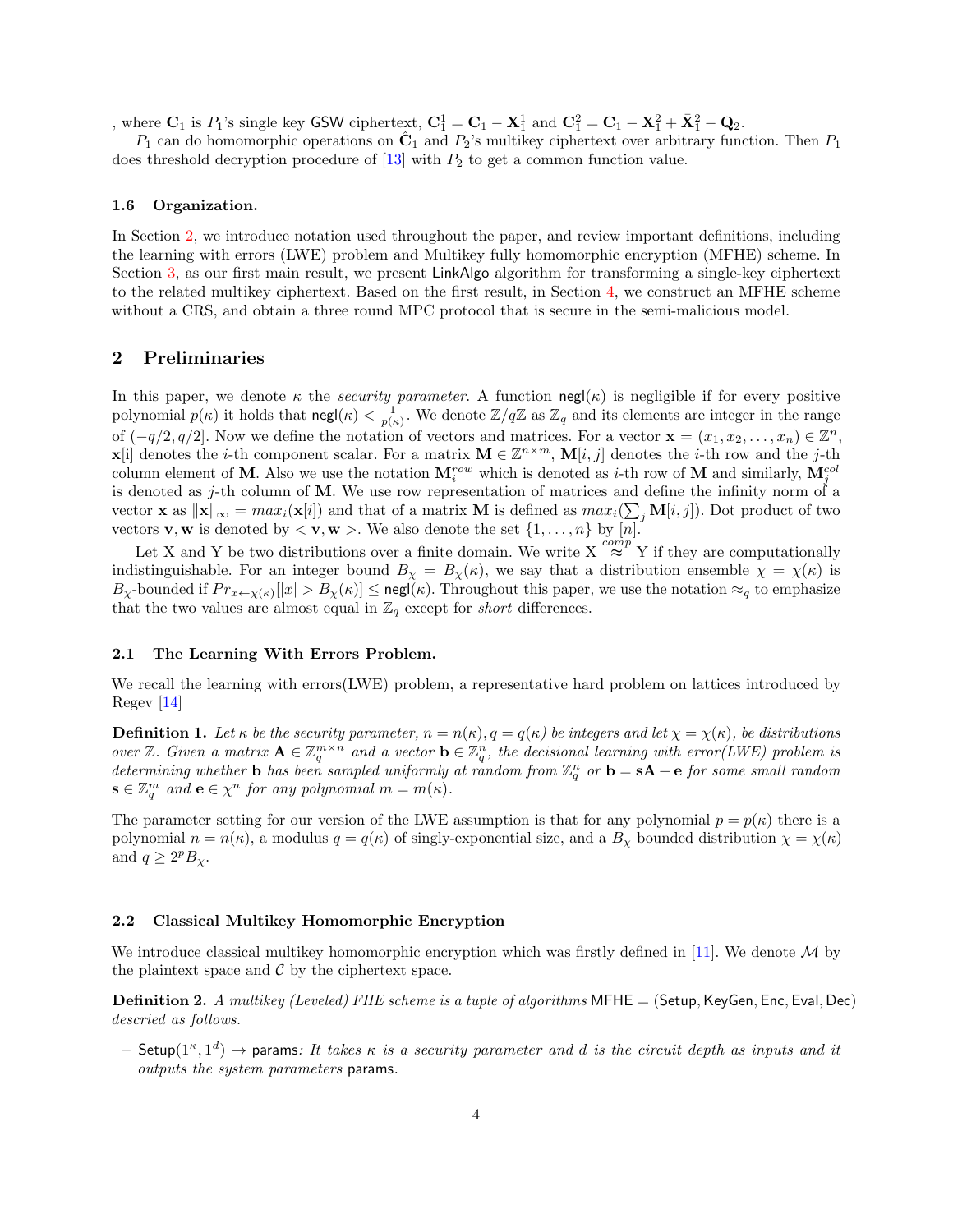- KeyGen(params)  $\rightarrow$  (pk, sk): It takes params and outputs a key pair (pk, sk).
- Enc(pk,  $\mu$ )  $\rightarrow$  c: Given a public key and a message  $\mu \in \mathcal{M}$ , it outputs a fresh ciphertext  $c \in \mathcal{C}$ .
- Eval(params,  $C, c_1, \ldots, c_\ell$ )  $\to \hat{c}: Given\ a\ boolean\ circuit\ C\ of\ depth \leq d\ along\ with\ \ell\ ciphertexts$  (possibly fresh ciphertexts), it outputs an evaluated ciphertext  $\hat{c}$ .
- $-$  Dec(params,  $\hat{c}$ ,  $(\text{sk}_1, \ldots, \text{sk}_N)$ )  $\rightarrow \mu$ : On input a ciphertext(possibly evaluated)  $\hat{c}$  and a sequence of N secret keys, it outputs the message  $\mu \in \mathcal{M}$ . This decryption procedure can be done by the one round threshold distributed decryption:
	- PartDec( $\hat{c}, i, sk_i$ ): On input a ciphertext(possibly evaluated) under a sequence of N public keys and  $i$ -th secret key, it outputs a partial decryption  $p_i$ .
	- FinDec( $p_1, \ldots, p_N$ ): On input N partial decryptions, it outputs the message  $\mu \in \mathcal{M}$ .

## 2.3 GSW FHE scheme

Our MFHE scheme is similar to [\[13\]](#page-13-1) apart from the existence of a trusted setup and a few algorithms. Here we describe the GSW fully homomorphic encryption scheme [\[7\]](#page-12-8) following the notation of [\[13\]](#page-13-1). Note that we take the matrix B in KeyGen as with the original GSW encryption scheme instead Mukherjee and Wichs [\[13\]](#page-13-1) gets the matrix B from Setup, hence consider it as a CRS.

- $-$  GSW. Setup $(1^{\kappa}, 1^d) \rightarrow$  (params): The needed parameters for this scheme to satisfy the LWE assumption are  $n, m, q, G, \chi$  where  $G \in \mathbb{Z}_q^{n \times m}$  is a trapdoor matrix [\[12\]](#page-12-9),  $B_{\chi}$ -bounded error distribution  $\chi = \chi(\kappa, d)$ , a modulus  $q = B_{\chi} 2^{\omega(d\kappa log \kappa)}$ , and  $m = n \log q + \omega(\log(\kappa))$ . and It outputs params :=  $(n, m, q, \mathbf{G}, \chi, B_{\chi})$ .
- $-$  GSW. KeyGen(params)  $\rightarrow$  (pk, sk): generates a secret key and the corresponding public key respectively. Sample  $\mathbf{s} \stackrel{\$}{\leftarrow} \mathbb{Z}_q^{n-1}$ . A secret key  $\mathbf{s}\mathbf{k} = \mathbf{t} := (-\mathbf{s}, 1) \in \mathbb{Z}_q^n$ . Sample  $\mathbf{e} \stackrel{\$}{\leftarrow} \chi^m$  and  $\mathbf{B} \stackrel{\$}{\leftarrow} \mathbb{Z}_q^{(n-1)\times m}$ . Set  $\mathbf{b} = s\mathbf{B} + \mathbf{e} \in \mathbb{Z}_q^m$ . The corresponding  $\mathsf{pk} = \mathbf{A} \in \mathbb{Z}_q^{n \times m}$  is defined as  $\mathbf{A} := \begin{pmatrix} \mathbf{B} \\ \mathbf{B} \end{pmatrix}$ b .
	- The important relation between pk and sk is  $\mathbf{t} \mathbf{A} \approx_q 0$ , which is because  $\mathbf{t} \mathbf{A} = (-s, 1) \begin{pmatrix} \mathbf{B} \\ \mathbf{B} \end{pmatrix}$ b  $=$  $-\mathbf{s} \mathbf{B} + \mathbf{b} = \mathbf{e} : \text{small}(i.e.||\mathbf{e}||_{\infty} \leq B_{\chi}).$
- GSW. Enc(pk,  $\mu$ )  $\rightarrow$  (C): Choose a short random matrix  $\mathbf{R} \stackrel{\$}{\leftarrow} \{0,1\}^{m \times m}$  then encrypt a bit message  $\mu \in \{0, 1\}$  under the public key pk as  $\mathbf{C} \in \mathbb{Z}_q^{n \times m}$ , where

$$
\mathbf{C} := \mathbf{AR} + \mu \mathbf{G}
$$

Here,  $\mathbf{t} \mathbf{C} = \mathbf{e}' + \mu \mathbf{t} \mathbf{G}$  where  $\mathbf{e}' = \mathbf{e} \mathbf{R}$  implies  $\|\mathbf{e}'\|_{\infty} \leq m B_{\chi}$ .

- − GSW . Eval(C<sub>1</sub>, C<sub>2</sub>) → (C\*): Let C<sub>1</sub>, C<sub>2</sub> ∈ Zn<sup>xm</sup> be two GSW encryption of  $\mu_1, \mu_2$  under the pk respectively, so that:  $\mathbf{t}C_1 = \mu_1 \mathbf{t}G + \mathbf{e}_1$  and  $\mathbf{t}C_2 = \mu_1 \mathbf{t}G + \mathbf{e}_2$ . We can do homomorphic operations(addition, multiplication) as following:
	- GSW. Add $(\mathbf{C}_1, \mathbf{C}_2)$ :  $\mathbf{C}_1 + \mathbf{C}_2$ .
	- GSW. Mult $(\mathbf{C}_1, \mathbf{C}_2)$ :  $\mathbf{C}_1 \mathbf{G}^{-1}(\mathbf{C}_2) \in \mathbb{Z}_q^{n \times m}$ .
- $-$  GSW . Dec(sk, C) → (μ): On input as sk, C, set  $w = (0, ..., 0, \lfloor q/2 \rfloor) \in \mathbb{Z}_q^n$  and compute  $\mathbf{v} = \mathbf{t} \mathbf{C} \mathbf{G}^{-1}(\mathbf{w}^T) =$  $\bar{\mathbf{e}} + \mu(q/2) \in \mathbb{Z}_q$  such that  $\bar{\mathbf{e}} = <\mathbf{e}, \mathbf{G}^{-1}(\mathbf{w}^T) >$ . Output  $|\lfloor \frac{\mathbf{v}}{q/2} \rfloor|$  checking if the value is close to 0 or q/2.

The function  $\mathbf{G}^{-1}(\cdot)$  introduced in [\[12\]](#page-12-9) takes any matrix  $\mathbf{M} \in \mathbb{Z}_q^{n \times m'}$  (for any  $m' \in \mathbb{N}$ ) and outputs a matrix whose all elements are in the set  ${0,1}$ . This function satisfies  $\dot{G}G^{-1}(M) = M$ .

The semantic security of GSW FHE scheme under the LWE assumption (with proper parameters) is proved in [\[7\]](#page-12-8). To analyze the correctness, we follow the notion of  $\beta$ -noisy ciphertext [\[13\]](#page-13-1).

**Definition 3.** A  $\beta$ -noisy ciphertext of a message  $\mu$  under a secret key  $\mathsf{sk} (= \mathbf{t}) \in \mathbb{Z}_q^n$  is a matrix  $\mathbf{C} \in \mathbb{Z}_q^{n \times m}$ satisfying  $tC = \mu tG + e$  for some  $e$  with  $||e||_{\infty} \leq \beta$ .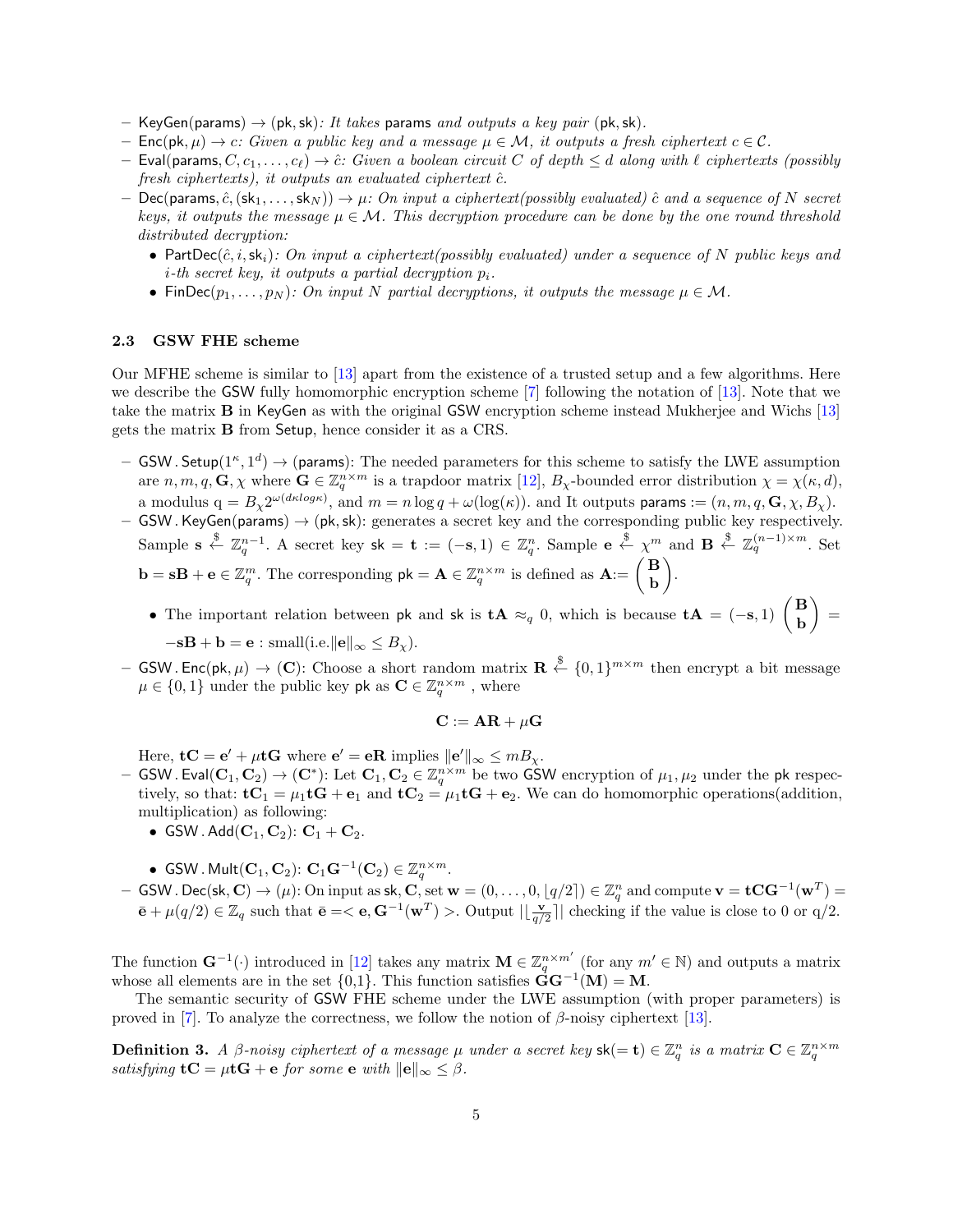To recover the original message correctly, the maximum size of the error generated during the decryption procedure should be less than  $q/4$ . Recall that the depth of the circuit is d and let the fresh ciphertext is β-noisy ciphertext. Then β is  $mB_\chi$ . And evaluated ciphertext is at most  $(m+1)^d\beta$ -noisy. Finally during the GSW-decryption procedure, the error is multiplied by  $m$ . Therefore, the error would become at most  $m^2(m+1)^d B_\chi$ , which is less than  $q/4$  because of our choice of parameters.

#### 2.4 An application of Regev's LWE : a symmetric key cryptosytem(Regev-LWE)

There is an application of LWE problem [\[14\]](#page-13-2), which is a symmetric key cryptosystem. It is semantically secure assuming the above LWE assumption. We briefly introduce this scheme for our security proof. The parameters such as  $\kappa, m, n, B_{\gamma}, q$ , and the error distribution  $\gamma$  is as same as GSW FHE scheme's.

- Setup $(1^{\kappa})$  outputs params= $(m, n, q, \chi, B_{\chi})$ .
- $-$  KeyGen(params): sk  $= s \in \mathbb{Z}_q^n$ .
- Enc(sk,  $\mu$ ): It takes a bit  $\mu$ , and sk.
	- choose  $\mathbf{A} \in \mathbb{Z}_q^{n \times m}$ 
		- Sets a vector  $\mathbf{w} = (\lfloor \frac{q}{2} \rfloor, \ldots, \lfloor \frac{q}{2} \rfloor) \in \mathbb{Z}_q^m$
		- Take a random  $error \leftarrow \chi^m$ .
		- Compute  $\mathbf{b} = s\mathbf{A} + error + \mu \mathbf{w} \in \mathbf{Z}_q^m$ .
		- Output  $c = (\mathbf{A}, \mathbf{b}).$

– Dec(sk, c) : The decryption is 0, if  $\mathbf{b} - s\mathbf{A}$  is closer to 0<sup>m</sup> than **w**. Otherwise, the decryption is 1.

## <span id="page-5-0"></span>3 MFHE scheme without a CRS

## 3.1 Designated Multikey Homomorphic Encryption.

We define our designated multikey homomorphic encryption which is different to the classical definition [\[11,](#page-12-7)[13\]](#page-13-1). Our scheme is new and the main difference to the classical one is that one can do a single key encryption and expansion procedure with other published public keys one after another by the same one who encrypts its own message after gathering all parties' public keys. In other words, our scheme is a MKHE for designated parties.

**Definition 4.** A multikey (Leveled) FHE scheme is a tuple of algorithms  $MFHE = (Setup, KeyGen, Enc, Eva, Dec)$ descried as follows.

- $-$  Setup $(1^{\kappa}, 1^d)$   $\rightarrow$  params: It takes  $\kappa$  is a security parameter and d is the circuit depth as inputs and it outputs the system parameters params.
- KeyGen(params)  $\rightarrow$  (pk, sk): It takes params and outputs a key pair (pk, sk).
- $-$  Enc(pk<sub>1</sub>,..., pk<sub>N</sub>,  $\mu$ , i)  $\rightarrow \hat{c}_i$ : Given a sequence of N public-keys, and a message  $\mu$  of party i, it outputs a multi key ciphertext  $\hat{c}_i$ . we call it by a fresh multikey ciphertext.
- Eval(params,  $\mathcal{C},(\hat{c}_1,\ldots,\hat{c}_\ell) \rightarrow \hat{c}$ : Given a boolean circuit C of depth  $\leq d$  along with  $\ell$  expanded ciphertexts, it outputs an evaluated ciphertext  $\hat{c}$ .
- Dec(params,  $\hat{c}$ ,  $(\text{sk}_1, \ldots, \text{sk}_N)$ )  $\rightarrow \mu$ : On input a ciphertext(possibly evaluated)  $\hat{c}$  and a sequence of N secret keys, it outputs the message  $\mu$ . This decryption procedure can be done by the one round threshold distributed decryption:
	- PartDec( $\hat{c}, i, sk_i$ ): On input a ciphertext(possibly evaluated) under a sequence of N public keys and *i*-th secret key, it outputs a partial decryption  $p_i$ .
	- FinDec( $p_1, \ldots, p_N$ ): On input N partial decryptions, it outputs the message  $\mu$ .

Our definition has similar functionality with Threshold FHE [\[2\]](#page-12-10) in the way that the parties' public keys are published before expansion procedure, however, we do not agree with the common public key and share the secret key. We let homomorphic operations on ciphertexts under different and independent keys work, which is a goal of Multikey Fully Homomorphic Encryption.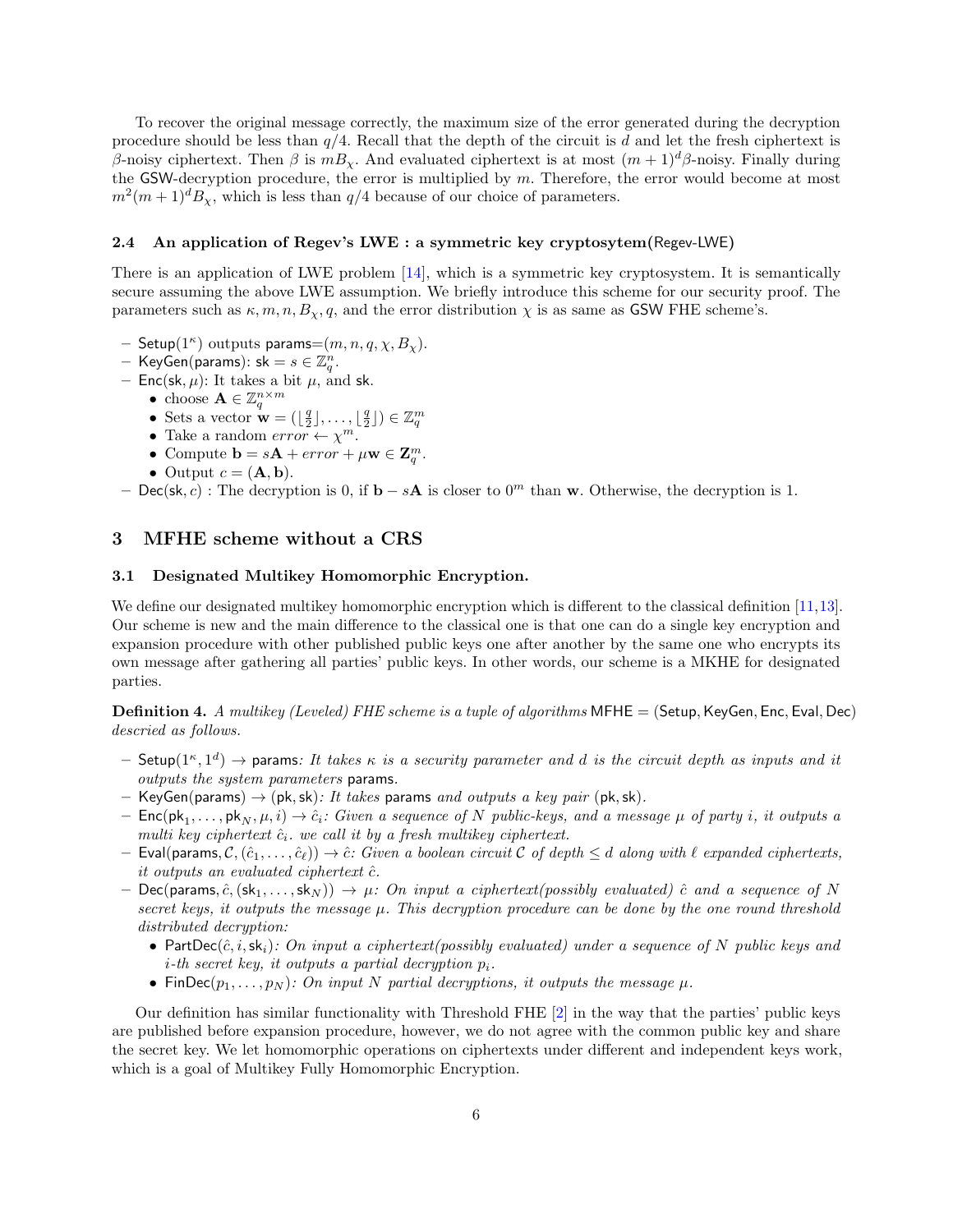#### 3.2 Single-key ciphertext to multikey ciphertext

An MFHE scheme allows homomorphic operations between ciphertexts under different keys, but the GSW scheme from the previous section is not enough for such operations. This is due to the fact that there is no relation between two different users' keys. In this section, we present a polynomial time algorithm LinkAlgo that links two different keys by giving a relation between them. And then we will use LinkAlgo to transform a single-key GSW ciphertext into a multikey ciphertext, and finally to obtain an MFHE scheme.

Let  $\mathbf{R} \in \{0,1\}^{m \times m}$  be a 0-1 matrix, and  $\mathbf{V}^{(s,t)}$  be a  $\beta$ -noisy GSW ciphertext of  $\mathbf{R}[s,t]$  (s-th row and t-th column of **R**) under  $(\mathsf{pk}, \mathsf{sk}) = (\mathbf{A}, \mathbf{t})$  for all  $s, t \in [m]$ . Let  $(\mathsf{pk}', \mathsf{sk}')$  be another, or possibly same, GSW key pair. Then LinkAlgo takes  $pk'$  and encryptions  $V^{(s,t)}$ , and returns a matrix **X** as follows:

| Algorithm 1 LinkAlgo algorithm                                                                             |
|------------------------------------------------------------------------------------------------------------|
| Input: $pk'$ and $\{V^{(s,t)}\}_{s,t\in[m]}$                                                               |
| Output: $\mathbf{X} \in \mathbb{Z}_a^{n \times m}$                                                         |
| 1. Define $\mathbf{L}_{s,t} \in \mathbb{Z}_q^{n \times m}$ for all $s,t \in [m]$ by                        |
| $\mathbf{L}_{s,t}[a,b] = \begin{cases} \mathbf{A}'[a,s] \text{ if t=b} \\ 0 \text{ otherwise} \end{cases}$ |

2. Output  $\mathbf{X} = \sum_{s=1}^{m} \sum_{t=1}^{m} \mathbf{V}^{(s,t)} \mathbf{G}^{-1}(\mathbf{L}_{s,t}) \in \mathbb{Z}_q^{n \times m}$ .

**Proposition 5.** We have  $\mathbf{t} \mathbf{X} = \mathbf{t} \mathbf{A}' \mathbf{R} + \mathbf{e}$ , where  $\|\mathbf{e}\|_{\infty} \leq m^3 \beta$ .

*Proof.* Since  $V^{(s,t)}$  is a  $\beta$ -noisy encryption of  $\mathbf{R}[s,t]$  under  $(\mathsf{pk}, \mathsf{sk}) = (\mathbf{A}, \mathbf{t})$ , we have  $\mathbf{t} \mathbf{V}^{(s,b)} = \mathbf{R}[s,t] \mathbf{t} \mathbf{G} + \mathbf{e}_{s,t}$ for some  $\mathbf{e}_{s,t}$  with  $\|\mathbf{e}_{s,t}\|_{\infty} \leq \beta$ . Hence, it holds that

$$
\mathbf{t} \mathbf{X} = \sum_{s,t} \mathbf{t} \mathbf{V}^{(s,t)} \mathbf{G}^{-1} (\mathbf{L}_{s,t})
$$
  
= 
$$
\sum_{s,t} (\mathbf{R}[s,t] \mathbf{t} \mathbf{G} + \mathbf{e}_{s,t}) \mathbf{G}^{-1} (\mathbf{L}_{s,t})
$$
  
= 
$$
\sum_{s,t} (\mathbf{R}[s,t] \mathbf{t} \mathbf{L}_{s,t} + \mathbf{e}'_{s,t})
$$
  
= 
$$
\mathbf{t} \sum_{s,t} \mathbf{R}[s,t] \mathbf{L}_{s,t} + \sum_{s,t}^{m} \mathbf{e}'_{s,t},
$$

where  $\mathbf{e}_{s,t}' := \mathbf{e}_{s,t} \mathbf{G}^{-1}(\mathbf{L}_{s,t})$  has a norm  $\|\mathbf{e}_{s,t}'\| \le m\beta$ .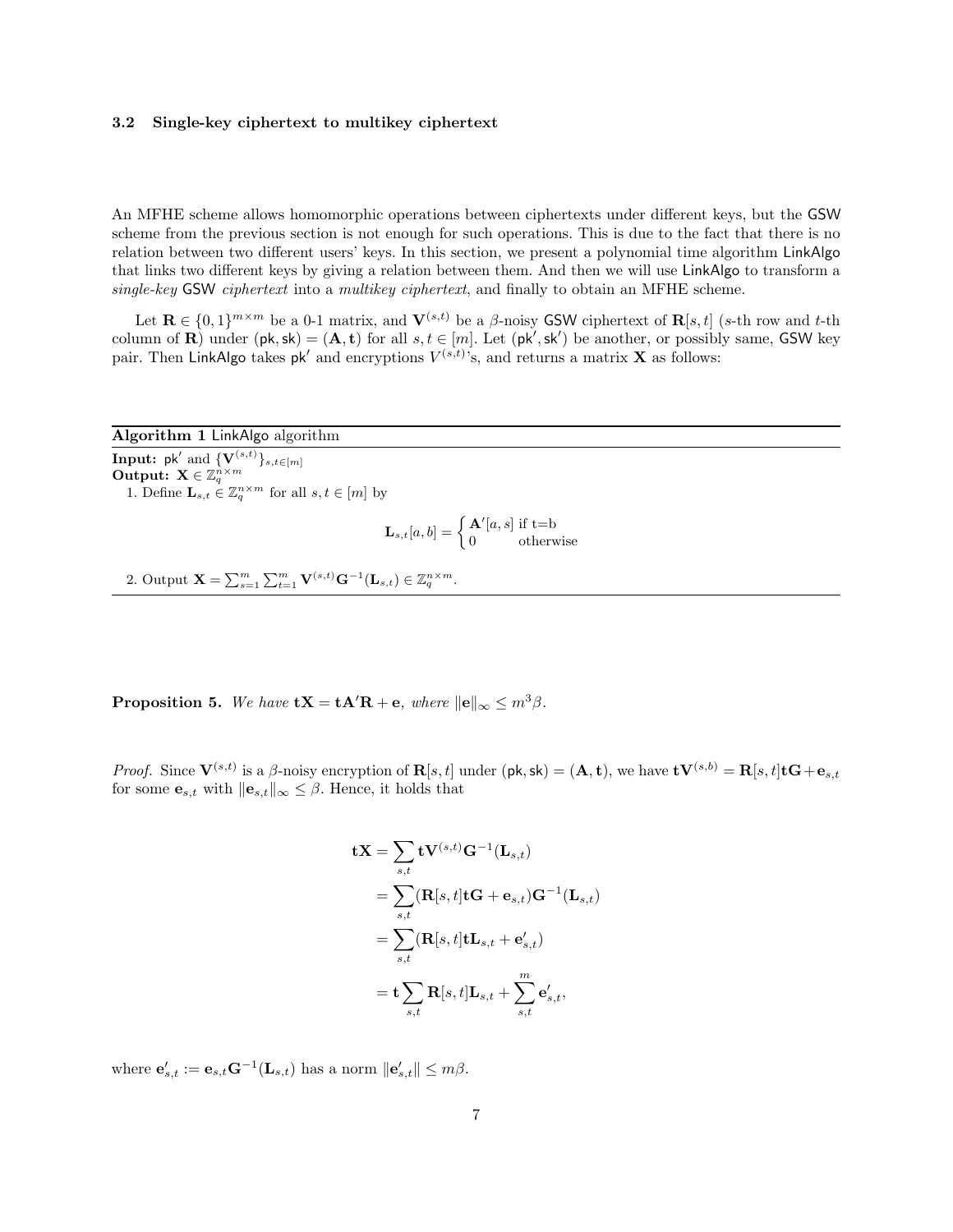Now it suffices to show that  $\sum_{s=1}^{m} \sum_{t=1}^{m} \mathbf{R}[s,t] \mathbf{L}_{s,t} = \mathbf{A}'\mathbf{R}$ . Note that  $\mathbf{L}_{s,t}$  has s-th column of  $\mathbf{A}'$  on the t-th column and 0 elsewhere.

$$
\sum_{s=1}^{m} \sum_{t=1}^{m} \mathbf{R}[s, t] \mathbf{L}_{s,t} = \sum_{t=1}^{m} \sum_{s=1}^{m} \begin{pmatrix} 0 & \cdots & \mathbf{R}[s, t] \mathbf{A}'[1, s] & \cdots & 0 \\ \vdots & \ddots & \mathbf{R}[s, t] \mathbf{A}'[2, s] & \cdots & 0 \\ \vdots & \vdots & \ddots & \ddots & \vdots \\ 0 & \cdots & \mathbf{R}[s, t] \mathbf{A}'[n, s] & \cdots & 0 \end{pmatrix}
$$

$$
= \sum_{t=1}^{m} \begin{pmatrix} 0 & \cdots & \sum_{s=1}^{m} \mathbf{R}[s, t] \mathbf{A}'[1, s] & \cdots & 0 \\ \vdots & \ddots & \sum_{s=1}^{m} \mathbf{R}[s, t] \mathbf{A}'[2, s] & \cdots & 0 \\ \vdots & \vdots & \vdots & \ddots & \vdots \\ 0 & \cdots & \sum_{s=1}^{m} \mathbf{R}[s, t] \mathbf{A}'[n, s] & \cdots & 0 \end{pmatrix}
$$

$$
= \sum_{t=1}^{m} \begin{pmatrix} 0 & \cdots & < \mathbf{A}'^{row}_1 & \mathbf{R}^{col}_t > \cdots & 0 \\ \vdots & \ddots & \vdots & \ddots & \vdots \\ \vdots & \vdots & \ddots & \vdots & \ddots & \vdots \\ 0 & \cdots & < \mathbf{A}'^{row}_m & \mathbf{R}^{col}_t > \cdots & 0 \end{pmatrix} = \mathbf{A}' \mathbf{R},
$$

where  $\mathbf{A}'^{row}_{\ell}$  denotes the  $\ell$ -th row of  $\mathbf{A}'$  and  $\mathbf{R}^{col}_{\ell}$  denotes the  $\ell$ -th colum of  $\mathbf{R}$ .

To sum up,

$$
\mathbf{tX} = \mathbf{t} \sum_{s,t} \mathbf{R}[s,t] \mathbf{L}_{s,t} + \sum_{s,t}^{m} \mathbf{e}'_{s,t} = \mathbf{tA}'\mathbf{R} + \mathbf{e},
$$

where  $\mathbf{e} := \sum_{s=1}^{m} \sum_{t=1}^{m} \mathbf{e}'_{s,t}$  has norm  $\|\mathbf{e}\|_{\infty} \leq m^3 \beta$ .

## 3.3 Our designated MFHE scheme

Let **G** be the matrix and  $\mathbf{G}^{-1}(\cdot)$  be the function as we described in Section [2.](#page-3-0) Following the notation of [\[13\]](#page-13-1), we expand **G** as  $\hat{\mathbf{G}}_N = diag(\mathbf{G}, \dots, \mathbf{G}) \in \mathbb{Z}_q^{nN \times mN}$  and let  $\hat{\mathbf{G}}_N^{-1}(\cdot)$  be the corresponding function of  $\hat{\mathbf{G}}_N$ . Define a tuple of algorithms

(MFHE . Setup, MFHE . KeyGen, MFHE . Enc, MFHE . Eval, MFHE . Dec) as follows:

- $-$  MFHE. Setup $(1^{\kappa}, 1^d) \rightarrow ($ params)
	- 1. Run GSW. Setup $(1^{\kappa}, 1^d) \rightarrow ($ params)
- 2. Output params.
- $-$  MFHE. KeyGen(params)  $\rightarrow$  (pk, sk)
	- 1. Run GSW. KeyGen(params)  $\rightarrow$  (pk, sk)
	- 2. Output  $(\mathsf{pk}, \mathsf{sk}) = \left(\begin{pmatrix} \mathbf{B} \\ \mathbf{b} \end{pmatrix}\right)$  $\Big), \mathbf{t} \Big).$
- $-$  MFHE. Enc $(\mathsf{pk}_1, \ldots, \mathsf{pk}_N, \mu, i) \to (\hat{\mathbf{C}}_i)$ 
	- 1. Single key Encryption step: run GSW. Enc(pk,  $\mu$ )  $\rightarrow$  (C = AR +  $\mu$ G). In this step, the party (here, *i*-th party)keeps its  $\bf{R}$  for the next step. (We call GSW. Enc algorithm a single key encryption algorithm of MFHE . Enc.)
	- 2. Multikey Expansion step: with others' public keys and a single key ciphertext C and the randomness R chosen from GSW . Enc step, the execution is following:
		- (a)  $\{ \mathbf{V}_{i,j}^{(s,t)} \}_{s,t \in [m]} \leftarrow \{ \textsf{GSW} \cdot \textsf{Enc}(\mathbf{R}[s,t], \mathsf{pk}_j) \}_{s,t \in [m]}$  for  $j \in [N]$ .
			- ${\{\bar{\mathbf{V}}^{(s,t)}_{i,j}\}}_{s,t\in[m]} \leftarrow {\{\textsf{GSW}}{\textsf{Enc}(\bar{\mathbf{R}}[s,t], \mathsf{pk}_j)\}}_{s,t\in[m]} \text{ for } j\in[N]\backslash\{i\}\text{, where } \mathbf{R} \text{ was chosen in the }$ single key encryption step and  $\bar{\mathbf{R}}$  is chosen from  $\{0, 1\}^{m \times m}$ .
		- (b) Compute

 $\Box$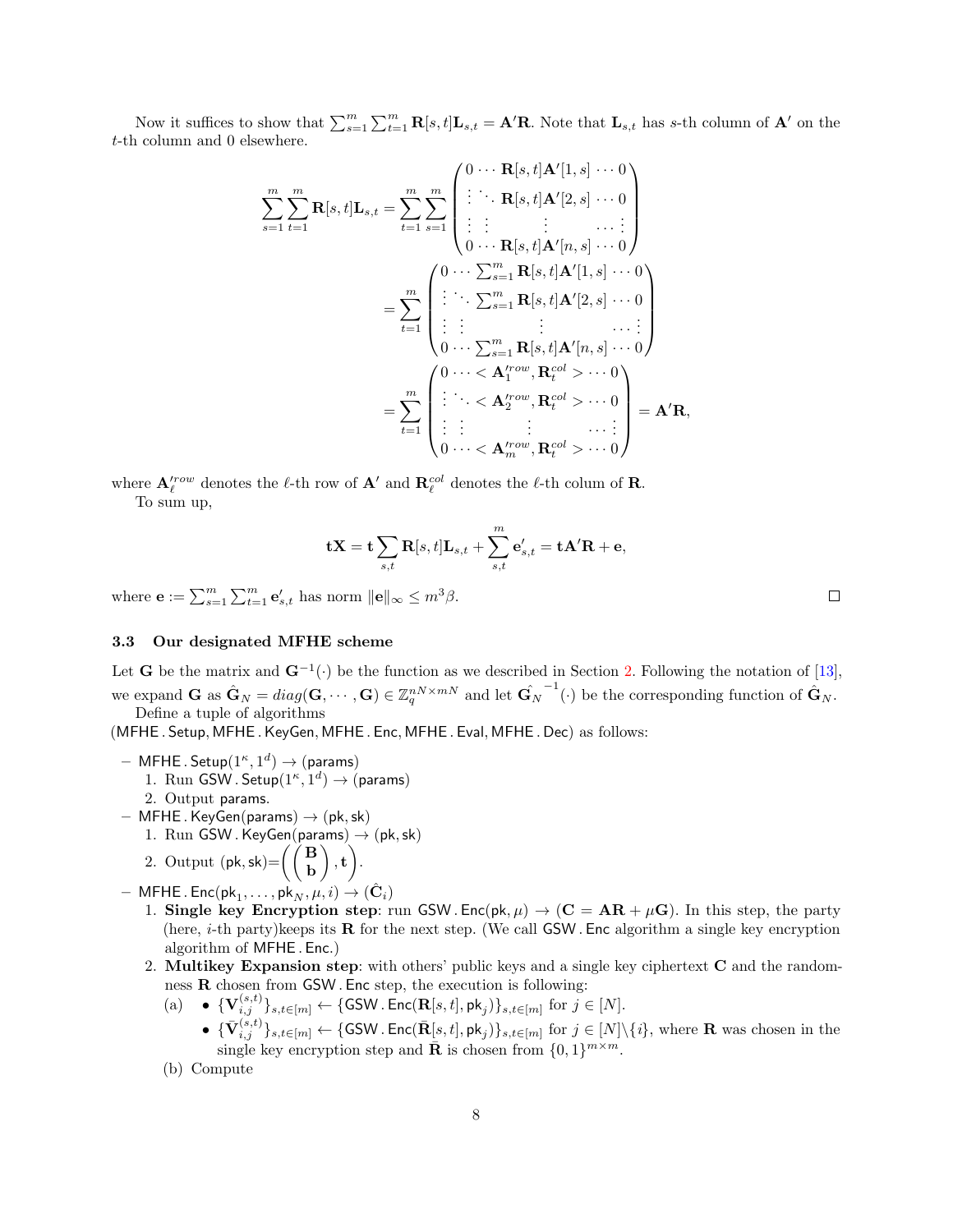- $\mathbf{X}_i^j \leftarrow \mathsf{LinkAlgo}(\{\mathbf{V}_{i,j}^{(s,t)}\}_{s,t\in[m]}, \mathsf{pk}_i)$  for  $j \in [N].$
- $\bullet \ \ \bar{\mathbf X}^j_i \leftarrow \mathsf{LinkAlgo}(\{\bar{\mathbf V}_{i,j}^{(s,t)}\}_{s,t\in[m]}, \mathsf{pk}_j) \ \text{for} \ j \in [N]\backslash \{i\}.$
- (c) Choose  $\mathbf{Q} \stackrel{\$}{\leftarrow} \mathbb{Z}_q^{n \times m}$ . Set the matrix  $\mathbf{Q}_h \in \mathbb{Z}_q^{n \times m}$  having the last row  $\mathbf{t}_i \mathbf{Q} + \bar{\mathbf{e}}_h$  and the rest rows zero, where  $\mathbf{t}_i$  is the sk of the party i,  $\bar{\mathbf{e}}_h$  is chosen from  $\chi^m, \forall h \in [N] \setminus \{i\}.$
- (d) Define a matrix  $\hat{\mathbf{C}}_i \in \mathbb{Z}_q^{nN \times mN}$  as

$$
\hat{\mathbf{C}}_i := \left[ \begin{array}{cccc} \mathbf{C}^1_i & 0 & \ldots & 0 & 0 \\ 0 & \mathbf{C}^2_i & \ldots & 0 & 0 \\ \vdots & \vdots & \vdots & \vdots & \vdots \\ \mathbf{Q} & \ldots & \mathbf{C}^i_i & \ldots & \mathbf{Q} \\ \vdots & \vdots & \vdots & & \vdots \\ 0 & 0 & \ldots & 0 & \mathbf{C}^N_i \end{array} \right]
$$

which is concatenated by  $N^2$  number of  $n \times m$  sub-matrices. The diagonal sub-matrices of  $\hat{\mathbf{C}}_i$  are  $\mathbf{C}_i^j = \mathbf{C} - \mathbf{X}_i^j + \bar{\mathbf{X}}_i^j - \mathbf{Q}_j$  for j∈ [N]\{i} and the *i*-th diagonal sub-matrix is  $\mathbf{C} - \mathbf{X}_i^i$ . Lastly, **Q** is on the *i*-th row and zero matrix  $0^{n \times m}$  is elsewhere.

- (e) Output  $\hat{\mathbf{C}}_i$ .
- $-$  MFHE . Eval(params,  $f, \hat{\mathbf{C}}_1, \dots, \hat{\mathbf{C}}_\ell) \to (\hat{\mathbf{C}}^*)$ 
	- 1. Given  $\ell$  expanded ciphertexts, run the GSW homomorphic evaluation algorithm working with the expanded dimension  $nN, mN$  and  $\hat{\mathbf{G}}_N, \hat{\mathbf{G}}^{-1}{}_N$ .
	- 2. Output  $\hat{\mathbf{C}}^*$ .
- $-$  MFHE . Dec(params,  $(\mathsf{sk}_1, \dots, \mathsf{sk}_N), \hat{\mathbf{C}}_i) \to (\mu)$ 
	- 1. Given the sequence of secret keys( $sk_1 = t_1, \ldots, sk_N = t_N$ ) and an expanded ciphertext  $\hat{\mathbf{C}}_i$ , set a vector  $\hat{\mathbf{t}} := [t_1, t_2, \dots, t_N] \in \mathbb{Z}_q^{nN}$ .
	- 2. Run GSW . Dec algorithm with  $\hat{\mathbf{G}}_N$  and  $\hat{\mathbf{G}}_N^{-1}$ .
	- 3. Output  $\mu$ .

In fact, this MFHE . Dec can be done by threshold decryption, described in Section [2.](#page-3-0)

- $-$  MFHE . PartDec(c, sk<sub>i</sub>)  $\rightarrow$  (p<sub>i</sub>):
	- 1. Given an expanded ciphertext  $c = \hat{C}$  and *i*-th  $sk_i = t_i \in \mathbb{Z}_q^n$ , break  $\hat{C}$  into N row sub matrices  $\hat{C}_i$ (i.e.  $\hat{\mathbf{C}} = (\hat{\mathbf{C}}_1^T, \dots, \hat{\mathbf{C}}_N^T)$  where  $\hat{\mathbf{C}}_i \in \mathbb{Z}^{n \times mN}$ .
	- 2. Fix a vector  $\hat{\mathbf{w}} = [0, \dots, 0, \lceil q/2 \rceil] \in \mathbb{Z}_q^{nN}$ .
	- 3. compute  $\gamma_i = \mathbf{t}_i \hat{\mathbf{C}}_i \hat{\mathbf{G}}^{-1}(\hat{\mathbf{w}}^T) \in \mathbb{Z}_q$
	- 4. Output  $p_i = \gamma_i + e_i^{sm}$  where  $e_i^{sm}$  $\stackrel{\$}{\leftarrow} [-\mathbf{B}^{dec}_{smdg}, \mathbf{B}^{dec}_{smdg}]$  is small randon noise with  $\mathbf{B}^{dec}_{smdg} = 2^{dklog\kappa} B_{\chi}$ .
- MFHE. FinDec $(p_1, \ldots, p_N) \rightarrow (\mu)$ :
	- 1. Given  $p_1, \ldots, p_N$ , just sum  $p = \sum_{i=1}^N p_i$ .
	- 2. Output  $\mu = \left| \left[ \frac{p}{q/2} \right] \right|$ .

Note that the above algorithms MFHE . Setup, MFHE .KeyGen, and the single key encryption algorithm of MFHE . Enc are just GSW scheme's. Since GSW scheme's evaluation algorithm works only for ciphertexts under the same key, Mukherjee and Wichs's MFHE scheme modified it to fit into multikey setting. Therefore, they put the matrix B in the SETUP stage and consider as a common random string (CRS). Due to the fact, one can assume that every user has the same matrix already from a trusted party to generate its public key. However, we give the users freedom of choosing their public keys independently without depending on a CRS. Our MFHE scheme is multikey-CPA secure (we will discuss it later) due to the semantic security of Regev-LWE symmetric encryption scheme and the correctness of expansion.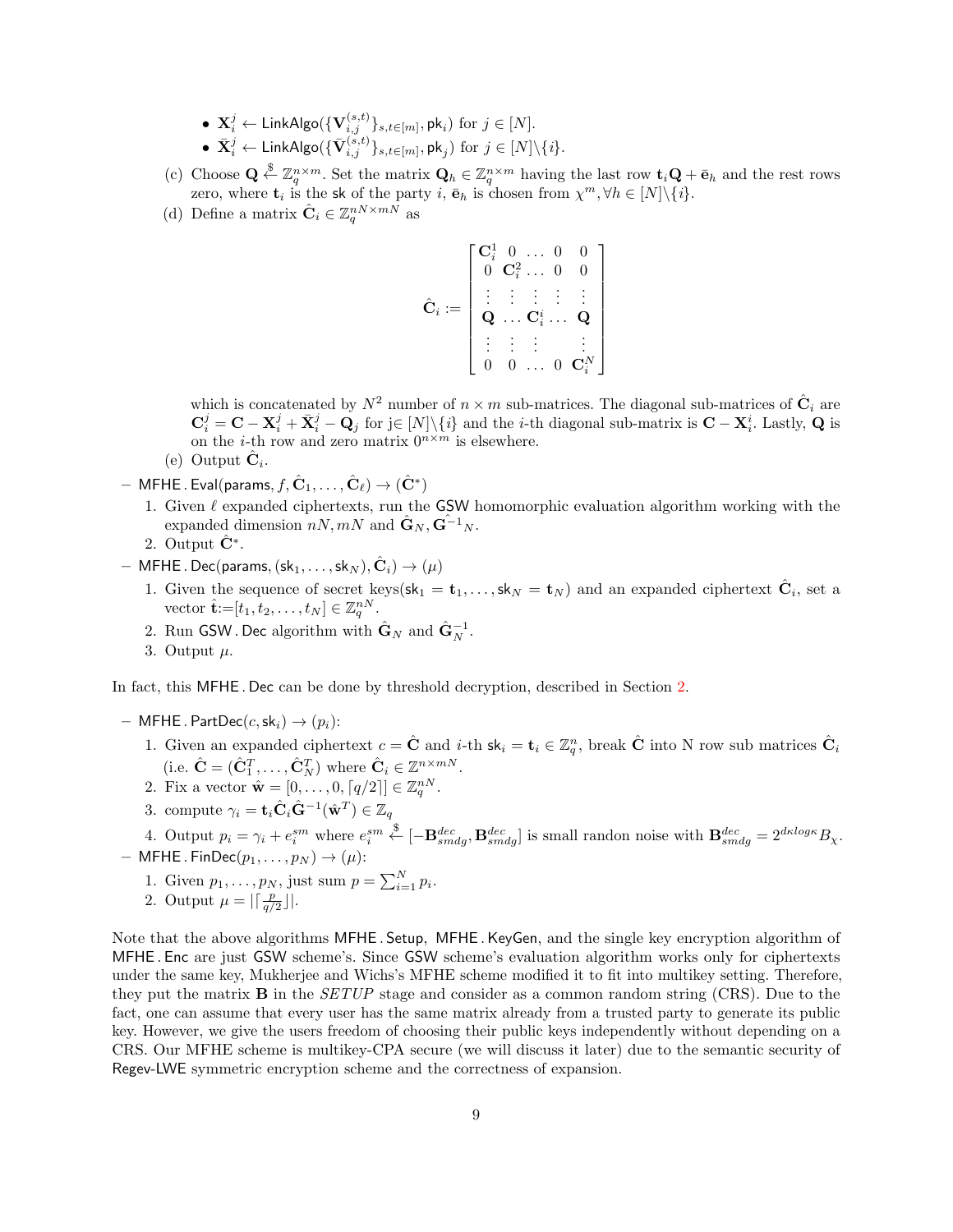**Correctness.** Let  $\tilde{C}$  be the multikey ciphertext of a bit  $\mu$  obtained by *i*-th user from MFHE. Enc algorithm:

$$
(\hat{\mathbf{C}})_i \leftarrow \mathsf{MFHE} \,.\, \mathsf{Enc}(\mathsf{pk}_1, \ldots, \mathsf{pk}_N, \mu, i)
$$

where **C** is a GSW encryption of  $\mu$  under  $(\mathsf{pk}_i, \mathsf{sk}_i) = (\mathbf{A}_i, \mathbf{t}_i)$  and  $\mathbf{R}_i$  is the relevant random matrix. For the multi-secret key  $\hat{\mathbf{t}} = [\mathbf{t}_1, \cdots, \mathbf{t}_N]$  and the public matrix  $\hat{\mathbf{G}}_N$ , if  $\hat{\mathbf{C}}$  satisfies the relation  $\hat{\mathbf{t}} \hat{\mathbf{C}} \approx_q \hat{\mu} \hat{\mathbf{t}} \hat{\mathbf{G}}_N$ , then we can naturally generalize the arguments of GSW FHE scheme. Namely, we can achieve the correctness of encryption, correctness of evaluation, simulatability of partial decryption, and hence a valid MFHE scheme as in [\[13\]](#page-13-1).

Recall that for a valid GSW key pair  $(\mathsf{pk}, \mathsf{sk})$  =  $(\mathbf{A}, \mathbf{t})$  it holds that  $tA = -sB + b = e$  for some  $||e||_{\infty} \leq B_{\chi}$ . For a valid GSW ciphertext C of  $\mu$  under (pk, sk) = (A, t) it holds that  $\mathbf{t} \mathbf{C} = \mu \mathbf{t} \mathbf{G} + \mathbf{e}'$  for some  $\|\mathbf{e}'\|_{\infty} \leq \beta_{init} = m_{\chi}$ . We also recall that for a valid output X from LinkAlgo $(\{V^{(a,b)}\}_{a,b}, \mathsf{pk}' = \mathbf{A}')$  with respect to a 0-1 matrix  $\mathbf{R}$  we have  $\mathbf{tX} = \mathbf{tA'R} + \mathbf{e}''$  for some  $\|\mathbf{e}''\|_{\infty} \leq m^3 \beta_{init} = m^4 B_{\chi}.$ 

Now, we are ready to prove the correctness of multikey ciphertext. By the definition, we have

$$
\begin{aligned} \hat{\mathbf{t}} \hat{\mathbf{C}} &= [\mathbf{t}_1 \mathbf{C}^1_i + \mathbf{t}_i \mathbf{Q}, \mathbf{t}_2 \mathbf{C}^2_i + \mathbf{t}_i \mathbf{Q}, \cdots, \mathbf{t}_i \mathbf{C}^i_i, \cdots, \mathbf{t}_N \mathbf{C}^N_i + \mathbf{t}_i \mathbf{Q}] \\ &= [\mathbf{t}_1 (\mathbf{C} - \mathbf{X}^1_i + \bar{\mathbf{X}}^1_i - \mathbf{Q}_1) + \mathbf{t}_i \mathbf{Q}, \cdots, \mathbf{t}_i (\mathbf{C} - \mathbf{X}^i_i), \cdots, \mathbf{t}_N (\mathbf{C} - \mathbf{X}^N_i + \bar{\mathbf{X}}^N_i - \mathbf{Q}_N) + \mathbf{t}_i \mathbf{Q}].\end{aligned}
$$

Let's see how the bit message  $\mu$  is correctly recovered and check the error bound by using the followng properties.

(1)  $\mathbf{t}_i \mathbf{C} = \mathbf{t}_i (\mathbf{A}_i \mathbf{R}_i + \mu \mathbf{G}) = \mathbf{t}_i \mathbf{A}_i \mathbf{R}_i + \mu \mathbf{t}_j \mathbf{G}.$ (2)  $\mathbf{t}_j \mathbf{X}_i^j = \mathbf{t}_j \mathbf{A}_i \mathbf{R}_i + \mathbf{e}_j'',$  where  $\|\mathbf{e}_j''\|_{\infty} \leq m^4 B_{\chi}.$ (3)  $\mathbf{t}_i \mathbf{X}_i^i = \mathbf{t}_i \mathbf{A}_i \mathbf{R}_i + \mathbf{e}_i^{\prime \prime} = \tilde{\mathbf{e}}_i$ , where  $\|\tilde{\mathbf{e}}_i\|_{\infty} \leq (m^4 + m)B_{\chi}$ . (4)  $\mathbf{t}_j \bar{\mathbf{X}}_i^j = \mathbf{t}_j \mathbf{A}_j \bar{\mathbf{R}} + \bar{\mathbf{e}}_j'' = \tilde{\mathbf{e}}_j$ , where  $\|\tilde{\mathbf{e}}_j\|_{\infty} \leq (m^4 + m)B_\chi$ . (5)  $\mathbf{t}_j \mathbf{Q}_j = \mathbf{t}_i \mathbf{Q} + \bar{\mathbf{e}}_j$ , where  $\|\bar{\mathbf{e}}_j\|_{\infty} \leq B_{\chi}$ .

$$
\begin{aligned} &\therefore \mathbf{t}_j(\mathbf{C} - \mathbf{X}_i^j + \bar{\mathbf{X}}_i^j - \mathbf{Q}_j) + \mathbf{t}_i \mathbf{Q} = \mu \mathbf{t}_j \mathbf{G} + \hat{\mathbf{e}}_j, \\ &\mathbf{t}_i(\mathbf{C} - \mathbf{X}_i^i) = \mu \mathbf{t}_i \mathbf{G} + \hat{\mathbf{e}}_i \end{aligned}
$$

Therefore, we have  $\hat{\mathbf{t}}\hat{\mathbf{C}} = \mu \hat{\mathbf{t}}\hat{\mathbf{G}}_N + \hat{\mathbf{e}}$  where  $\hat{\mathbf{e}} = [\hat{\mathbf{e}}_1, \cdots, \hat{\mathbf{e}}_i, \cdots, \hat{\mathbf{e}}_N]$  and  $\|\hat{\mathbf{e}}\|_{\infty} \leq (2m^4 + m + 1)B_{\chi}$ . During the decryption procedure, this error is multiplied by  $mN$ . By our choice of the parameter,  $mN(2m^4 + m +$  $1)B_{\chi} < q/4.$ 

Multikey ciphertext security One thing that is important for multikey FHE encryption scheme's security is that a multikey ciphertext can be decrypted only when all the parties' secret keys are gathered, regardless of any model. In other words, no one can decrypt it with only its own secret key. Therefore, it is not enough to be sure about any MFHE scheme's security only with the single key ciphertext security(semantic security of GSW)and the correctness of expansion. We prove no one can decrypt our multikey ciphertext unless he gets all the parties' secret keys. Even if a party who participates in this MFHE scheme has its own secret key and can do something with this secret key, this multikey ciphertext must not reveal any information about other party's message. Moreover, since we do not publish a single key ciphertext but a multikey ciphertext, it is necessary to define a new security notion for our multikey ciphertext indeed.

For a probabilistic multikey FHE encryption algorithm, we naturally extend the original indistinguishability under chosen plaintext attack (IND-CPA) to any multikey FHE scheme by the following game between a PPT adversary  $A$  and a challenger  $C$ . Here, we can think of the challenger as a party who creates a multikey ciphertext and the adversary as another party whose (public) key is connected to the multikey ciphertext. For any multikey FHE encryption scheme  $\Pi =$  (KeyGen, Enc, Eval, Dec), any adversary A, and any value  $\kappa$ for the security parameter:

The multikey-CPA(Chosen Plaintext Attack) indistinguishability game: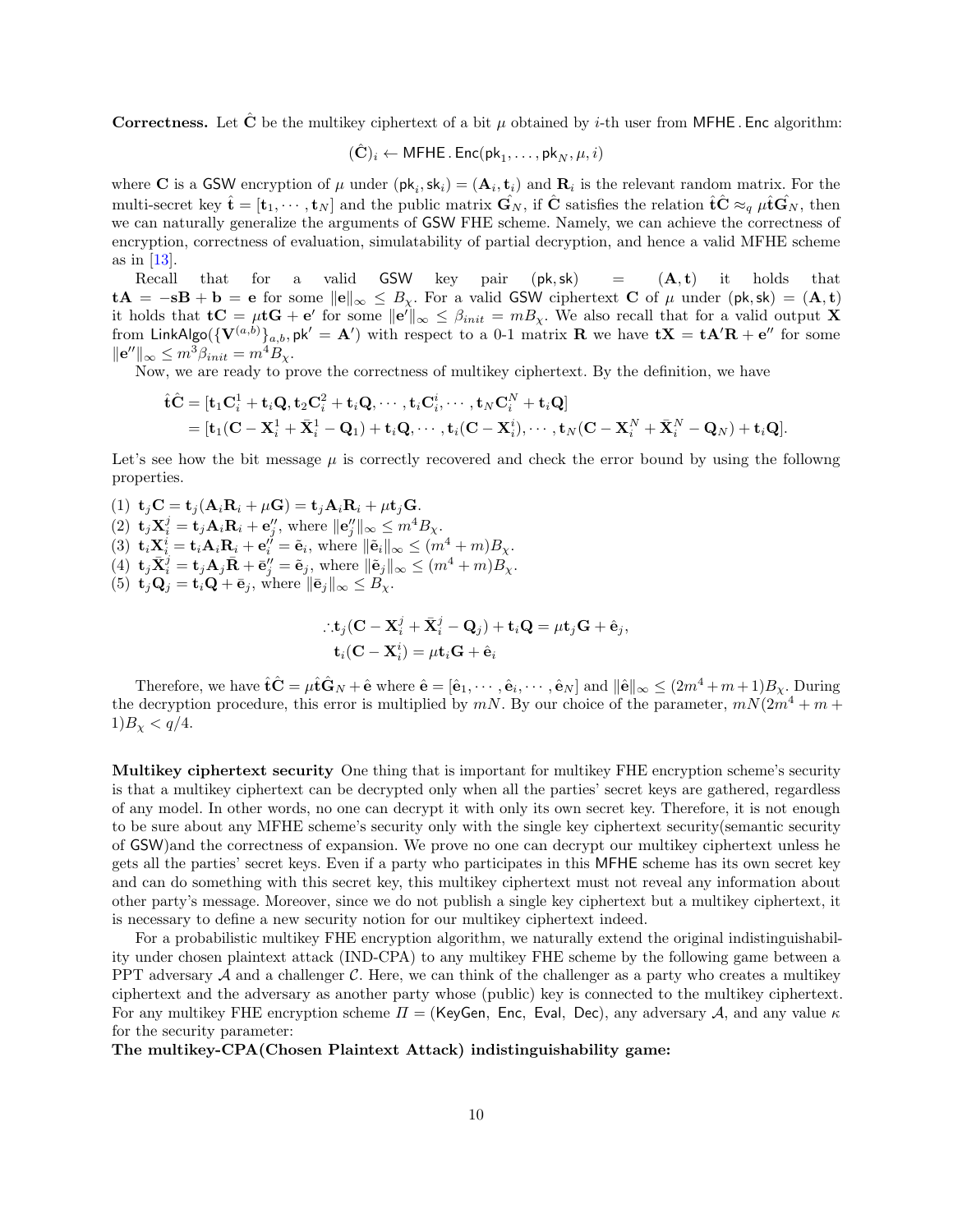- 1 C runs KeyGen(1<sup> $\kappa$ </sup>) to generate random two key pairs  $(\mathsf{pk}_1, \mathsf{sk}_1), (\mathsf{pk}_2, \mathsf{sk}_2)$ . Then it publishes  $\mathsf{pk}_1, \mathsf{pk}_2, \mathsf{sk}_2$ to the adversary  $A$  and keeps  $sk_1$  in secret.
- 2 The adversary may perform a polynomially bounded number of encryptions or other operations.
- 3 The adversary A is given input  $1^{\kappa}$  and oracle access to  $Enc()$  with all public keys. Then it outputs a pair of messages  $m_0$ ,  $m_1$  of the same length. Then it gives these to C.
- 4 C chooses a random bit  $b \leftarrow \{0, 1\}$ , computes a multikey ciphertext  $\hat{c}_b$  of message  $m_b$  under  $\mathsf{pk}_1, \mathsf{pk}_2$  and sends it to A. Note that C can decrypt it (a fresh multikey ciphertext) by  $sk_1$ .
- 5 The adversary is free to perform any number of additional computations, encryptions or decrypt by  $sk_2$ (free access to Enc, Eval, Dec). Finally, it outputs a guess for the value of b'. If  $b' = b$ , A wins. (In this case, we say  $\mathsf{MHE}_{\mathcal{A},\Pi}^{m-CPA}(\kappa) = 1.$ )

This definition is formalized for a public key encryption scheme, however, it can be naturally adapted for a private key encryption scheme.

Definition 6. A multikey FHE encryption scheme Π has indistinguishable encryptions under a chosenplaintext attack(or is multikey-CPA secure) if for all PPT adversaries A there exists a negligible function negl such that

$$
Pr\left[\mathsf{MHE}_{\mathcal{A},\varPi}^{m-CPA}(\kappa)=1\right]\leq \frac{1}{2}+\mathsf{negl}(\kappa).
$$

Theorem 7. Our MFHE scheme defined in this section is multikey-CPA secure under LWE assumption.

*Proof.* The proof is done by the following game between an adversary  $A$  and a challenger  $C$ .

- 1 The challenger runs MFHE. KeyGen to generate key pairs  $(\mathsf{pk} 1, \mathsf{sk} 1), (\mathsf{pk} 2, \mathsf{sk} 2)$  and sends  $\mathsf{pk} 1, \mathsf{pk} 2, \mathsf{sk} 2$ to an adversary A who wants to distinguish multikey ciphertexts.
- 2 A may perform a polynomially bounded number of multikey encryptions or other operation running MFHE . Enc on input whatever she chooses and given public keys.
- 3 A submits two distinct chosen plaintext  $M_0, M_1$  to the challenger C.
- 4 C chooses a bit  $b \in \{0,1\}$  uniformly at random, and encrypts  $M_b$  by pk 1, say  $C_b$ , and expands it with the other public key  $pk2$  then sends  $\hat{C}_b$  to  $\mathcal{A}$ .
- 5 A multiplies sk 2 to the second diagonal matrix of  $\hat{\mathbf{C}}_b$  on the left then sends it and sk 2 to  $\mathcal{D}$ .
- 6  $\cal{A}$  outputs whatever  $\cal{D}$  outputs.

In detail, in this game, the multikey ciphertext is following

$$
\hat{\mathbf{C}}_{b} = \left(\begin{matrix}\mathbf{C}_b-\mathbf{X}_1^1 \\ 0 \end{matrix}\begin{matrix}\mathbf{Q} \\ \mathbf{C}_b-\mathbf{X}_1^2+\bar{\mathbf{X}}_1^2-\mathbf{Q}_2\end{matrix}\right)\in\mathbb{Z}_q^{2n\times 2m}
$$

. We note that C can decrypt  $\hat{\mathbf{C}}_b$  by its  $\mathsf{sk}_1 = \mathbf{t}_1$  since  $\mathbf{t}_1(\mathbf{C}_b - \mathbf{X}_1^1) \approx_q b \mathbf{t}_1 \mathbf{G}$ . In step 5, A does  $\mathbf{t}_2(\mathbf{C}_b X_1^2 + \bar{X}_1^2 - Q_2$  and gets  $b\bar{t}_2G + \bar{t}_1Q + error$ , say r, since  $sk\ 2 = \bar{t}_2$  in our scheme. Now it is a Regev-LWE ciphertext of b under sk 1 (Here,  $t_2$ G is working as w in Regev-LWE ciphertext). Then A sends  $(Q, r)$  and sk 2 together to the Regev-LWE distinguisher D. Finally The advantage of  $A$  is as same as the advantage of D which is negligible in the parameter  $\kappa$  by the semantic security of Regev-LWE symmetric key encryption scheme [\[14\]](#page-13-2). Let  $D_0$  and  $D_1$  are two distributions of Regev-LWE encryptions of 0 and 1, respectively.

$$
|Pr\left[\mathsf{MHE}_{\mathcal{A},\mathsf{MFHE}}^{m-CPA}(\kappa) = 1\right] - \frac{1}{2}| = |Pr_{x \leftarrow \mathbf{D}_0} \left[\mathcal{D}(x) = 1\right] - Pr_{x \leftarrow \mathbf{D}_1} \left[\mathcal{D}(x) = 1\right]| \leq {\mathsf{negl}}(\kappa)
$$

Therefore, by the definition of multikey-CPA security, our MFHE scheme is multikey-CPA secure.  $\Box$ 

## <span id="page-10-0"></span>4 A three round MPC protocol

In the previous section, we give the LinkAlgo algorithm to have a relation between two key pairs  $(pk, sk)$ and  $(pk', sk')$ . In this section, we make use of the relation obtained by LinkAlgo algorithm to construct our MFHE scheme, and then we introduce a three round MPC protocol that is secure against semi-malicious adversary from the MFHE scheme. This type of adversary is weaker than standard active malicious adversary but stronger than semi honest adversary who just follows a protocol honestly albeit it wants to know other parties' inputs. We give a definition of Semi-malicious adversary model which is introduced in [\[1\]](#page-12-11).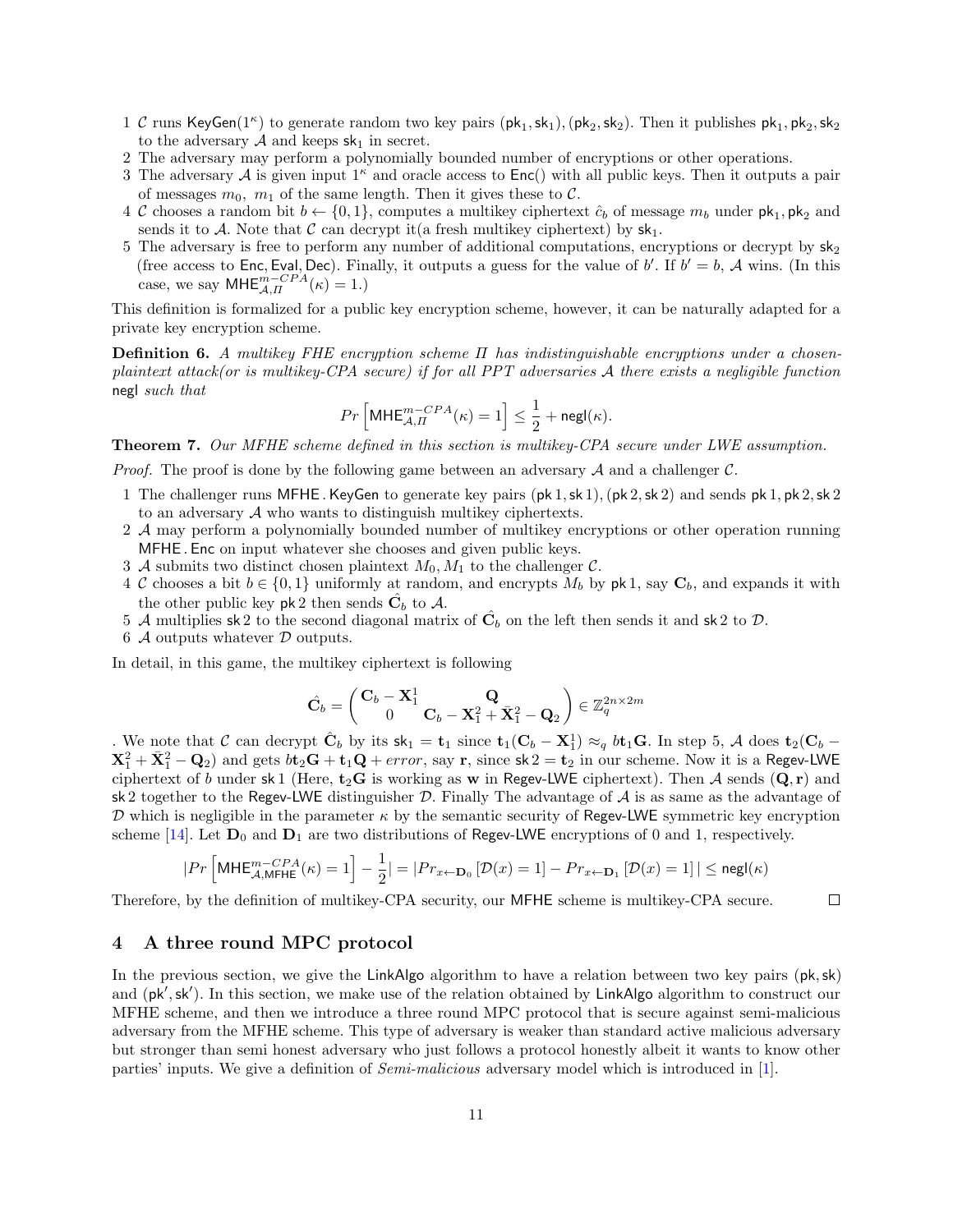#### Semi malicious adversary.

A semi-malicious adversary can corrupt arbitrary number of honest parties. It can deviate a protocol to some extent. In other words, he can choose the randomness of input by himself arbitrarily and adaptively in each round. This choice must explain the message sent by the adversary. It must follow the correct behavior of the honest protocol with inputs and randomness that it knows. We assume that it can be rushing (i.e. after seeing messages from honest parties, it may choose its message.) and also the adversarial parties may abort at any point of the protocol. The proof of the security goes on in the usual way showing that the real model's distribution  $\stackrel{comp}{\approx}$  the ideal one.

#### 4.1 A three round MPC protocol via MFHE

Let  $f: (\{0,1\})^N \to \{0,1\}$  be the function to compute. Let d the depth of the circuit for computing f.

**Preprocessing.** Run params  $\leftarrow$  MFHE. Setup( $1^{\lambda}, 1^d$ ). Make sure that all the parties have params. **Input:** For  $i \in [N]$ , each party  $P_i$  holds input  $x_i \in \{0, 1\}$ , and wants to compute  $f(x_1, \dots, x_N)$ . **Round I.** (Round for public key) Each party  $P_i$  executes the following steps:

- $−$  Generate its key pair  $(\mathsf{pk}_i, \mathsf{sk}_i)$  ← MFHE. KeyGen(params).
- Broadcast the public key  $pk_i$ .
- **Round II.** (Round for multikey ciphertext) Each party  $P_i$  for  $i \in [N]$  on receiving public keys  $\{pk_k\}_{k\neq i}$ executes MFHE.  $\mathsf{Enc}((\mathsf{pk}_1, \cdots, \mathsf{pk}_N), i, x_i)$  with the following steps:
	- Encrypt the message  $x_i$  with its public key  $\mathsf{pk}_i$  to get a single-key ciphertext  $\mathbf{C}_i \leftarrow \textsf{GSW}$ . Enc $(\mathsf{pk}_i, x_i)$ . Keep the relevant random matrix  $\mathbf{R}_{i,j} \in \{0,1\}^{m \times m}$  to  $\mathbf{C}_i$  which will be need for multikey expansion step.
	- Run LinkAlgo to get a multikey ciphertext  $\hat{\mathbf{C}}_i.$
	- Broadcast the multikey ciphertext  $\hat{C}_i$ .

**Round III.** (Round for partial decryptions) Each party  $P_i$  for  $i \in [N]$  on receiving ciphertexts  $\{\hat{\mathbf{C}}_k\}_{k \neq i}$ executes the following steps:

– Run the evaluation algorithm to get the evaluated ciphertext:

$$
\hat{\mathbf{C}^*} \leftarrow \mathsf{MFHE} \,.\, \mathsf{Eval}(f, (\hat{\mathbf{C}_1}, \cdots, \hat{\mathbf{C}_N}))
$$

– Run the partial decryption algorithm on  $\hat{C}^*$ :

$$
p_i \leftarrow \mathsf{MFHE}.\mathsf{PartDec}(\hat{\mathbf{C}^*},(\mathsf{pk}_1,\cdots,\mathsf{pk}_N),i,\mathsf{sk}_i)
$$

– Broadcast the partial decryption  $p_i$  of  $\hat{\mathbf{C}}^*$ .

**Output:** On receiving all the values  $\{p_k\}_{k\neq i}$ , run the final decryption algorithm to obtain the function value  $f(x_1, \cdots, x_N)$ :

$$
y \leftarrow \mathsf{MFHE}.\mathsf{FinDec}(p_1,\cdots,p_N),
$$

and output  $y = f(x_1, \dots, x_N)$ .

Security. The security proof of the above MPC protocol against semi-malicious adversaries is similar to that of the previous work [\[13\]](#page-13-1). The proof heavily depends on the simulatability of partial decryption and the multikey-CPA security of our MFHE encryption. By the correctness of expansion in Section [4,](#page-10-0) our MFHE scheme inherits the simulatability of [\[13\]](#page-13-1). They proved the MPC protocol is secure against any static semi-malicious adversaries who corrupt exactly  $N-1$  parties at first because of their simulator of the threshold decryption. Then they proved the security against those who corrupt arbitrary number of parties using only pseudorandom functions. We adapt their way apart from the messages of each round, i.e. the simulator's the first round behavior of [\[13\]](#page-13-1) works in our second round and that of the second round works in our third round.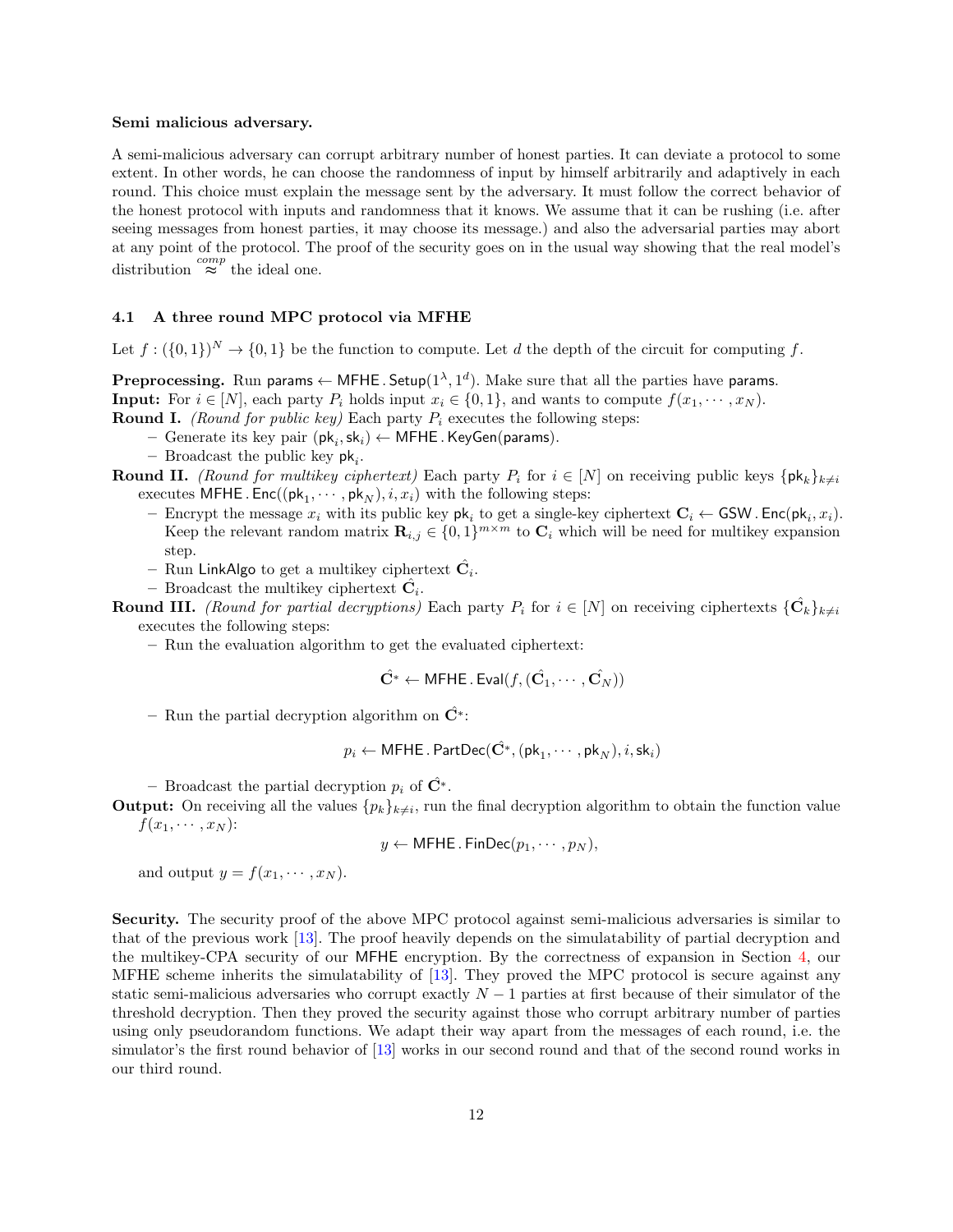## 5 Conclusion

We have presented a new type of MFHE scheme without any CRS based on the LWE assumption, which is more secure than our previous version [\[9\]](#page-12-6) adding the new security notion, multikey-CPA security. As an important application, we have constructed a three round MPC protocol which is secure against semi-malicious adversaries. This seems to be round -optimal among all MPC from MFHE without CRS as we mentioned in introduction. In this work, we also have suggested an important stepping stone to get secure MPC protocol, without any trusted setup, against fully malicious adversaries.

## Acknowledgements

We would like to thank Mehdi Tibouchi and Huijia (Rachel) Lin for their helpful comments in this work. Two authors(Hyang-Sook Lee and Jeongeun Park) were supported by the National Research Foundation of Korea(NRF) grant funded by the Korea government(MSIT) (No. NRF-2018R1A2A1A05079095).

## References

- <span id="page-12-11"></span>1. Asharov, G., Jain, A., L´opez-Alt, A., Tromer, E., Vaikuntanathan, V., Wichs, D.: Multiparty computation with low communication, computation and interaction via threshold FHE. In: Pointcheval, D., Johansson, T. (eds.) Advances in Cryptology – EUROCRYPT 2012. Lecture Notes in Computer Science, vol. 7237, pp. 483–501. Springer, Heidelberg, Germany, Cambridge, UK (Apr 15–19, 2012)
- <span id="page-12-10"></span>2. Asharov, G., Jain, A., Wichs, D.: Multiparty computation with low communication, computation and interaction via threshold FHE. Cryptology ePrint Archive, Report 2011/613 (2011), <http://eprint.iacr.org/2011/613>
- <span id="page-12-4"></span>3. Brakerski, Z., Halevi, S., Polychroniadou, A.: Four round secure computation without setup. In: Kalai, Y., Reyzin, L. (eds.) TCC 2017: 15th Theory of Cryptography Conference, Part I. Lecture Notes in Computer Science, vol. 10677, pp. 645–677. Springer, Heidelberg, Germany, Baltimore, MD, USA (Nov 12–15, 2017)
- <span id="page-12-3"></span>4. Clear, M., McGoldrick, C.: Multi-identity and multi-key leveled FHE from learning with errors. In: Gennaro, R., Robshaw, M.J.B. (eds.) Advances in Cryptology – CRYPTO 2015, Part II. Lecture Notes in Computer Science, vol. 9216, pp. 630–656. Springer, Heidelberg, Germany, Santa Barbara, CA, USA (Aug 16–20, 2015)
- <span id="page-12-5"></span>5. Garg, S., Srinivasan, A.: Two-round multiparty secure computation from minimal assumptions. In: Nielsen, J.B., Rijmen, V. (eds.) Advances in Cryptology – EUROCRYPT 2018, Part II. Lecture Notes in Computer Science, vol. 10821, pp. 468–499. Springer, Heidelberg, Germany, Tel Aviv, Israel (Apr 29 – May 3, 2018)
- <span id="page-12-0"></span>6. Gentry, C.: A Fully Homomorphic Encryption Scheme. Stanford University, Stanford, CA, USA (2009), aAI3382729
- <span id="page-12-8"></span>7. Gentry, C., Sahai, A., Waters, B.: Homomorphic encryption from learning with errors: Conceptually-simpler, asymptotically-faster, attribute-based. In: Canetti, R., Garay, J.A. (eds.) Advances in Cryptology – CRYPTO 2013, Part I. Lecture Notes in Computer Science, vol. 8042, pp. 75–92. Springer, Heidelberg, Germany, Santa Barbara, CA, USA (Aug 18–22, 2013)
- <span id="page-12-2"></span>8. Goldreich, O., Micali, S., Wigderson, A.: How to play any mental game or a completeness theorem for protocols with honest majority. In: Proceedings of the Nineteenth Annual ACM Symposium on Theory of Computing. pp. 216–229. ACM, ACM, New York, NY, USA (1987)
- <span id="page-12-6"></span>9. Kim, E., Lee, H.S., Park, J.: Towards round-optimal secure multiparty computations: Multikey FHE without a CRS. In: Susilo, W., Yang, G. (eds.) ACISP 18: 23rd Australasian Conference on Information Security and Privacy. Lecture Notes in Computer Science, vol. 10946, pp. 101–113. Springer, Heidelberg, Germany, Wollongong, NSW, Australia (Jul 11–13, 2018)
- <span id="page-12-1"></span>10. L´opez-Alt, A., Tromer, E., Vaikuntanathan, V.: On-the-fly multiparty computation on the cloud via multikey fully homomorphic encryption. In: Karloff, H.J., Pitassi, T. (eds.) 44th Annual ACM Symposium on Theory of Computing. pp. 1219–1234. ACM Press, New York, NY, USA (May 19–22, 2012)
- <span id="page-12-7"></span>11. LópezAlt, A., Tromer, E., Vaikuntanathan, V.: On-the-fly multiparty computation on the cloud via multikey fully homomorphic encryption. In: Proceedings of the forty-fourth annual ACM symposium on Theory of computing. pp. 1219–1234. ACM (2012)
- <span id="page-12-9"></span>12. Micciancio, D., Peikert, C.: Trapdoors for lattices: Simpler, tighter, faster, smaller. In: Pointcheval, D., Johansson, T. (eds.) Advances in Cryptology – EUROCRYPT 2012. Lecture Notes in Computer Science, vol. 7237, pp. 700–718. Springer, Heidelberg, Germany, Cambridge, UK (Apr 15–19, 2012)